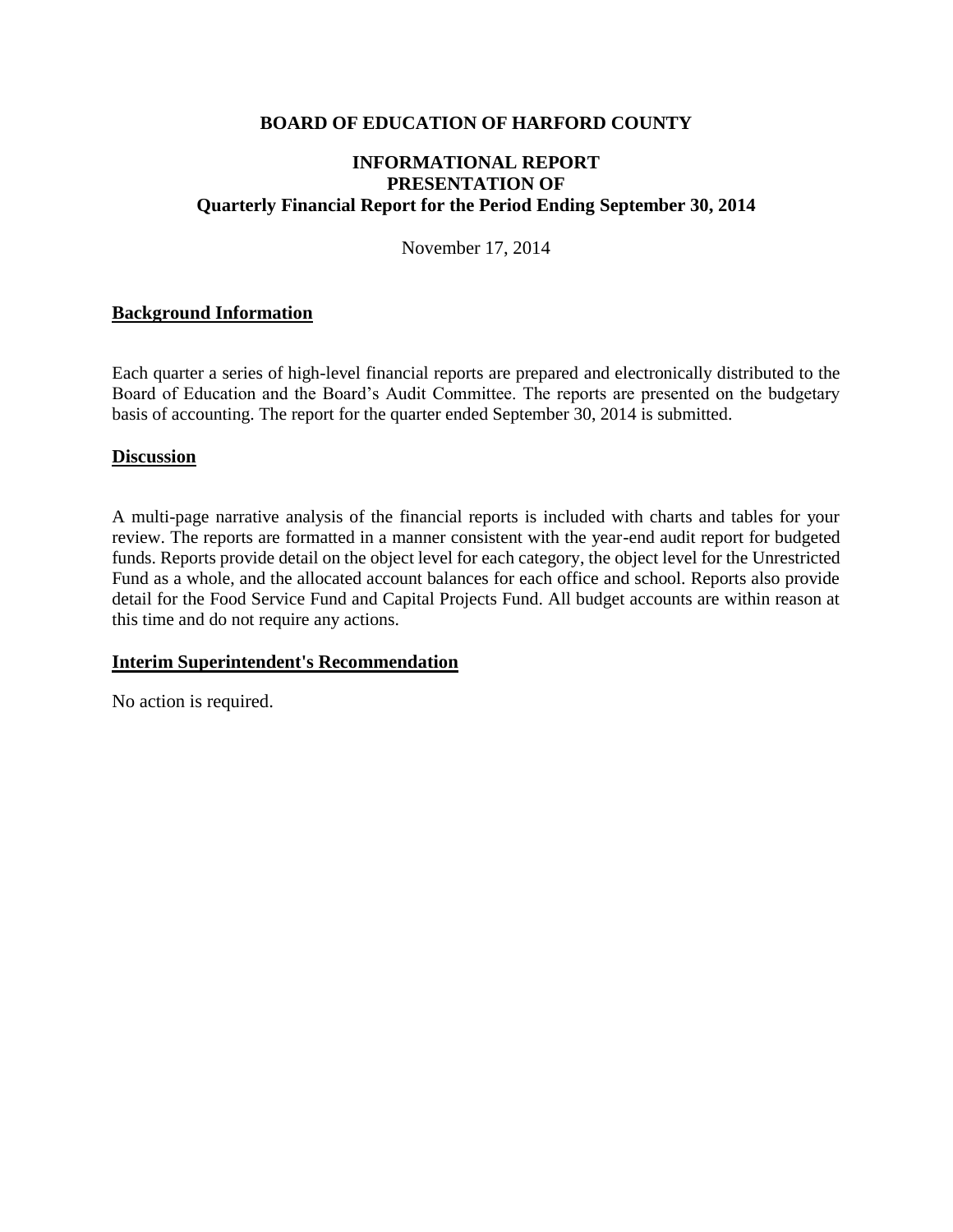

Barbara P. Canavan, Superintendent of Schools 102 S. Hickory Avenue, Bel Air, Maryland 21014 Office: 410-838-7300 · www.hcps.org · fax: 410-893-2478

## James M. Jewell, CPA, CPFA Assistant Superintendent for Business Services

# **Memorandum**

| To:      | Barbara P. Canavan, Superintendent<br>Board of Education<br>Audit Committee |  |
|----------|-----------------------------------------------------------------------------|--|
| From:    | James M. Jewell                                                             |  |
| CC:      | Jay Staab<br>Jennifer Birkelien<br>Edward Fields                            |  |
| Date:    | November 11, 2014                                                           |  |
| Subject: | Financial Report for the Period Ending September 30, 2014                   |  |

### **Contents**

| Transmittal Memo                                                                                                        | Page 1   |
|-------------------------------------------------------------------------------------------------------------------------|----------|
| Unrestricted Fund Executive Summary (Unaudited)                                                                         | Page A-1 |
| Statement of Revenues, Expenditures and Changes in Fund Balance with<br>Supporting Schedules A, B, C, and D (Unaudited) | Page B-1 |
| Statement of Program Budget Expenditures - Budget and Actual                                                            | Page C-1 |
| Statement of Budget Manager Expenditures – Budget and Actual                                                            | Page D-1 |
| Statement of School Allocation Expenditures - Budget and Actual                                                         | Page E-1 |
| Statement of Revenues, Expenditures, and Changes in Fund Balance<br>- Food Service Fund (Unaudited)                     | Page F-1 |
| Capital Projects Balances (Unaudited)                                                                                   | Page G-1 |

### **INTRODUCTION**

Attached is the financial report for the Unrestricted Fund (Executive Summary, Schedules A, B, C, and D) for the first quarter of FY15 ending September 30, 2014. The report presents the Statement of Revenues, Expenditures and Changes in Fund Balance for the first quarter and is not audited. The Executive Summary adds a column, "% to Total Actual," in order to show the relative value of each revenue or expenditure line to the total actual quarter-ending revenues or expenditures. Statements of expenditures by program, budget manager, and school are also presented. In addition, the Statement of Revenues, Expenditures, and Changes in Fund Balance for Food Services and a list of Capital Projects balances are included.

These statements are prepared on the budgetary basis. Budgetary basis statements include open purchase orders charged against the appropriation amounts for that year as legal obligations and exclude other expenditures made on behalf of the Board, including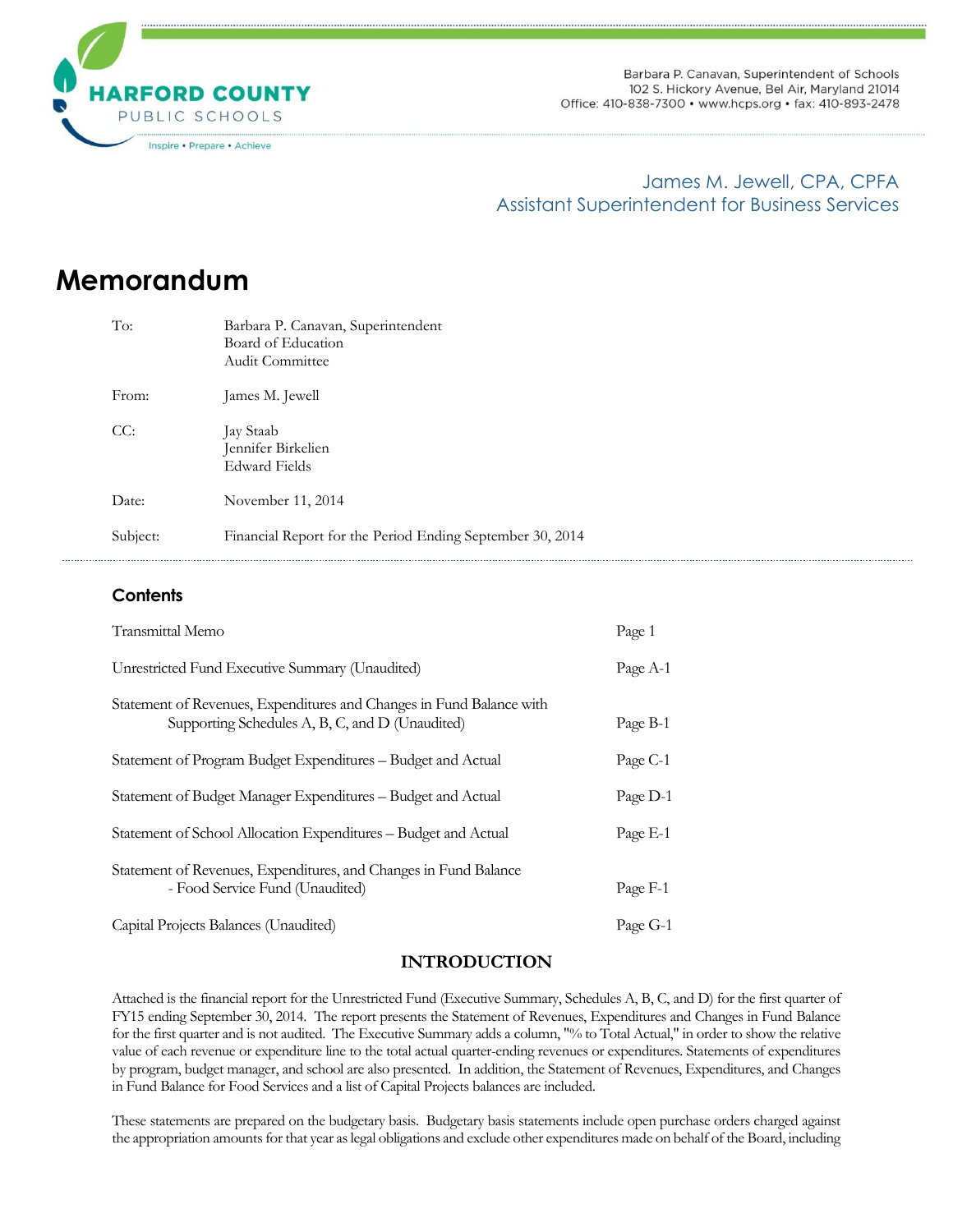Financial Report Period Ending September 30, 2014 November 11, 2014 Page 2 of 6

the contribution by the State of Maryland to the State Teacher's Pension Fund. Under generally accepted accounting principles (GAAP), encumbrances are excluded and on-behalf payments are included; therefore, these statements are non-GAAP.

The column "% Year-to-Date to Budget" may be used as a barometer in your review of these statements. The range of budgeted amounts received or expended should be about 25%-35%.

### **ANALYSIS**

### **Unrestricted Fund**

Projections for total year-end expenditures are not provided with these statements. Projections for year-end expenditures and revenues will be provided beginning with the statements for the second quarter. Salaries typically make up about 60% of unrestricted expenditures and only three paychecks have been issued at the end of the first quarter for 10-month employees.

#### **Revenues**

Total revenue received to date is within expectation at just over 25% of the amount budgeted. The County manages its cash distributions to the Board based on the payments we receive from the State, therefore the County portion is typically lower than the State's at the end of the first quarter. Interest revenue continues to fall short of expectations as excess cash is invested but at historically low market rates.

Other Revenue is at 59.36% of budget, which is above the expectation for the first quarter. Included in Other Revenue are tuition, facility rental, e-rate rebates, Medicare Part D receipts, dividends from MABE's insurance programs, payments from Out of County LEAs, and payments from health and dental insurance carriers. A significant portion of Other Revenue received in the first quarter is an unbudgeted payment to HCPS for \$246,970 as a Delta Dental settlement refund and a \$1,195,727 subsidy payment from Medicare Part D. The Delta Dental settlement and Medicare Part D subsidy are one-time revenues that are not budgeted due to uncertainty of receipt each year and the proceeds from these revenue sources are dedicated to fund the OPEB annual contribution.

Other Revenue also includes income from athletics participation fees. Payments for participation in high school athletics during the fall sports season amount to \$130,350, which is on target as compared to budget.

The chart below provides information on revenue received as a percentage of budget for each funding source over the past five years for the period ending September 30.

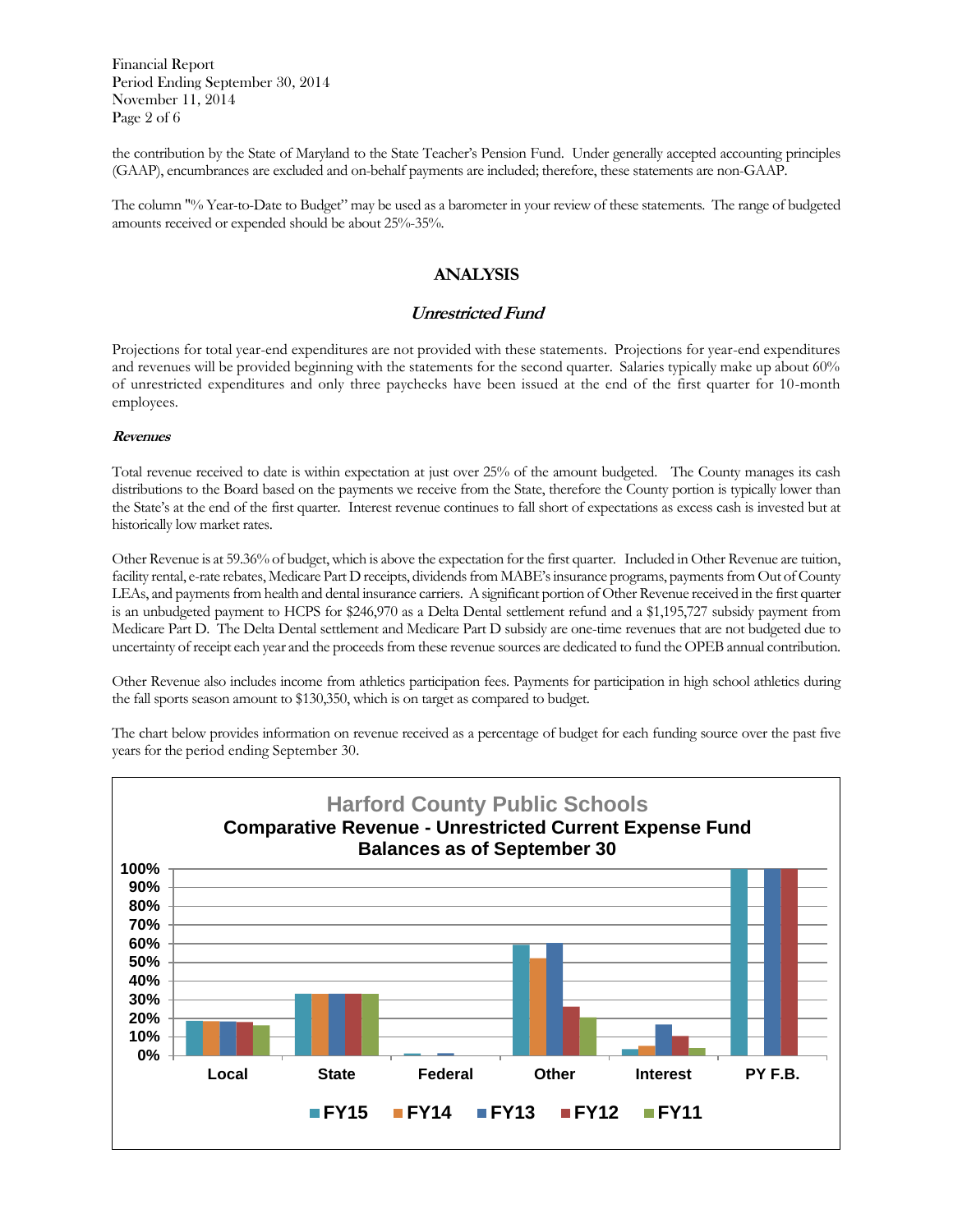Financial Report Period Ending September 30, 2014 November 11, 2014 Page 3 of 6

### **Expenditures**

Expenditures in all categories are within expectations and in total are 17.91% of the appropriation. The categorical view of expenditures as presented within the *Statement of Revenues, Expenditures and Changes in Fund Balance with Supporting Schedules A, B, C, and D* is the view of expenditures as required by the State. By category, the chart provides information on the level of expenditures as a percentage of budget for each of the past five years' period ending September 30.



In order to provide alternate views of expenditures, three additional expenditure statements are included--*by Program, by Budget Manager, and by School Allocation*. These views of expenditures are consistent with the budgeting system used by HCPS.

#### Statement of Program Budget Expenditures

Spending by program is consistent with first quarter spending, with most program spending below 25% of program budget.

### Statement of Budget Manager Expenditures

Budget manager spending for the first quarter is also similar to prior years, with most budget managers' spending less than 25% of budget. Cases of higher levels of expenditures, by percentage of budget, are the result of payments for annual contracts made early in the fiscal year.

### The Statement of School Allocation Expenditures

At 40.32% of allocation, school and central office spending for the first quarter is very similar as compared to past years. To provide historical context, percentage spent comparisons are shown for prior years. When reviewing the comparisons, it is important to consider that school leadership may have changed over time and principals have different philosophies about expending allocated funds. Some hold funds until the end of the year; others spend earlier in the year. Neither is wrong, our goal is to assure that the funds are spent without being overspent by year-end. This report is provided to the Executive Directors of Elementary, Middle and High School Performance and is used as part of the evaluation process for building administrators.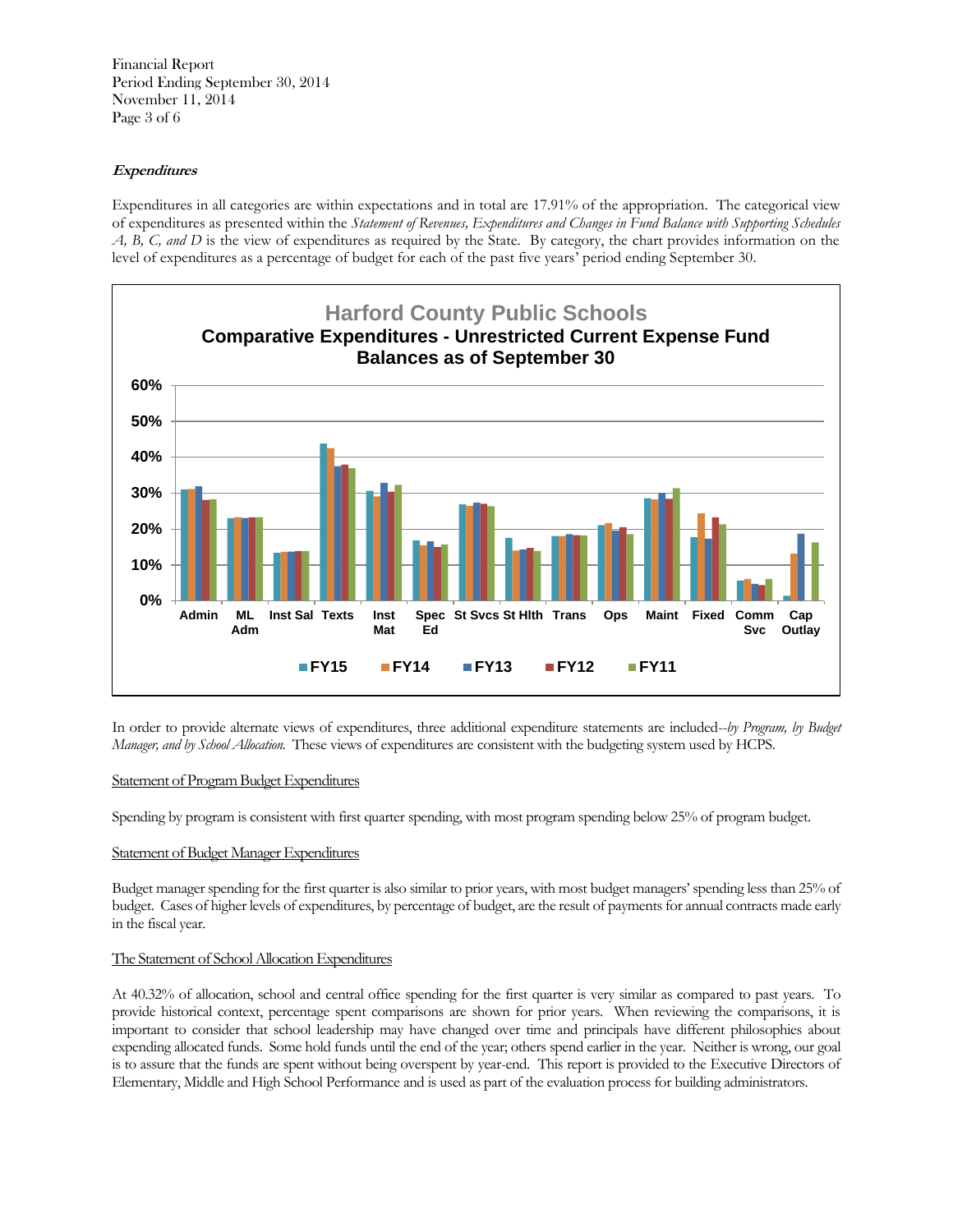Financial Report Period Ending September 30, 2014 November 11, 2014 Page 4 of 6

### **Fund Balance**

The projected fund balance is not presented at the end of the first quarter, as it is not an accurate prediction this early in the fiscal year; only one month of school expenditures are recorded, whereas we have received over 36% of the State Revenues. Typically, spending increases as the school year progresses. We expended 17.91% of the budget in the first quarter, which is consistent with past years' spending levels, but historically 99.5% will be expended by year-end. Instructional Salaries are at 13.4% and Special Education is at 16.89% spent for first quarter, which represents one month of school operations.

### **Health Insurance Loss Ratio**

We are currently awaiting final FY14 claims experience figures from CareFirst. We expect the annual settlement with CareFirst to occur in November, which will include a full accounting of claims paid and administrative expenses in order to determine a surplus or deficit of premiums paid for the plan year. We are expecting a surplus and refund for FY14 (July-June).

For FY15, health insurance expenditures are budgeted to be 15.96% of the school system's total unrestricted fund expenditures. The loss ratio from CareFirst is a measure of claims paid against premiums paid for our self-insured health benefits program. The loss ratio does not measure the self-insured HMO program's performance. Loss ratio is a good indicator of whether the estimated premium will be adequate to cover costs or if additional premium payments, a 'call', will be necessary. Generally, a target loss ratio of 90% allows enough margin to cover incurred but unreported or unpaid claims, as well as administrative expenses, and thereby avoid a call. Keep in mind that the plan year is coincident with the fiscal year, which is when premium amounts change. That change in premium amounts is based upon projections for future health costs and is somewhat predicated on the claims experience from the preceding calendar year.

Loss ratio for the first quarter of FY15 is above expectation at 102%. For the calendar year-to-date we are also above target at 96%, which is slightly above where we have been at the end of September in recent years. It is too early in the fiscal year to draw conclusions, but we will be attentive. In order to protect HCPS from unusually high claims within a plan year, HCPS purchases stop-loss insurance on individual claims that exceed \$300,000 during the plan year and aggregate claims in excess of 125% of estimates. Claims exceeding the stop-loss levels will be removed from our actual experience at settlement.

The chart below tracks the loss ratio for three periods of time--the quarter, the calendar year (CY), and the fiscal year (FY).

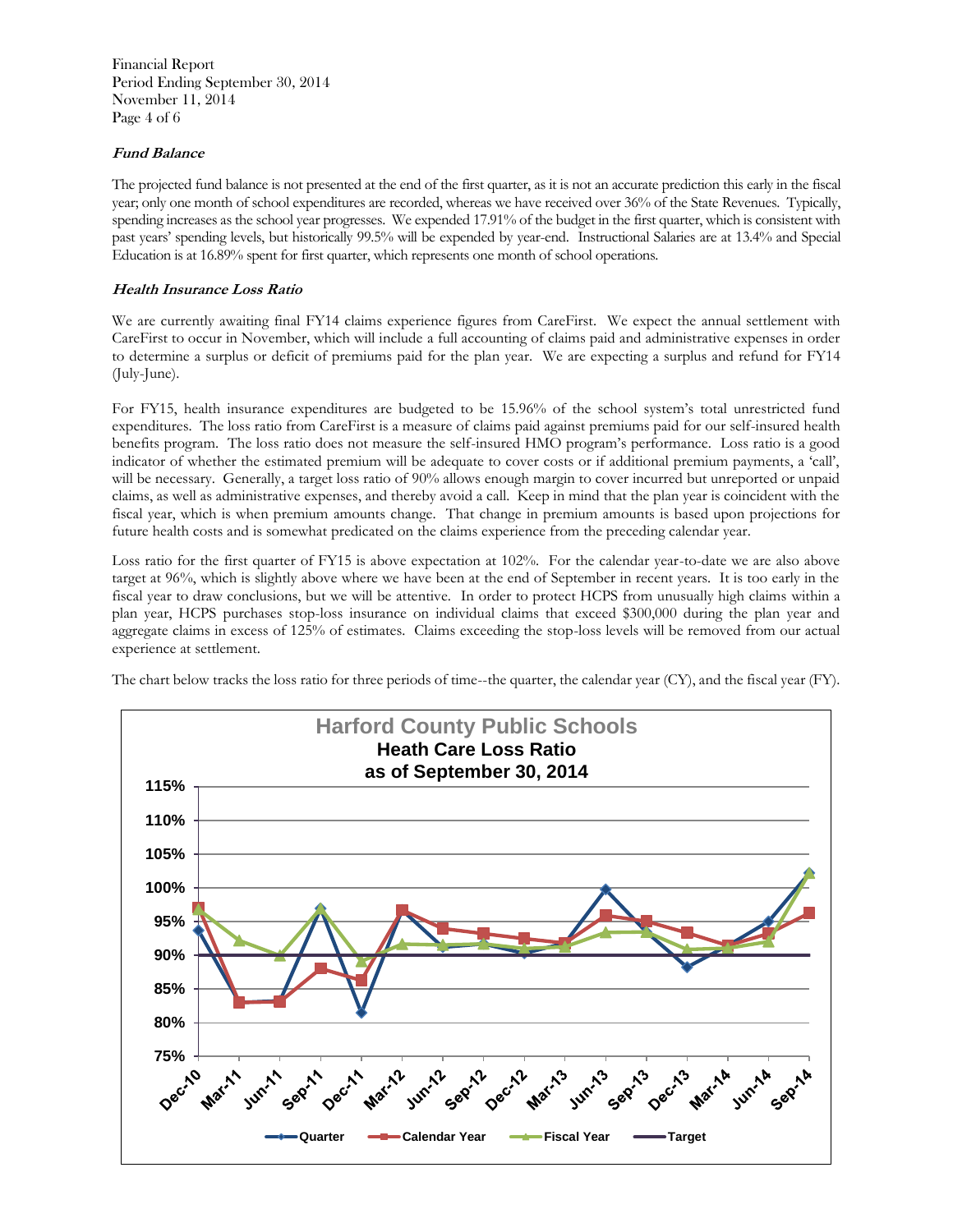Financial Report Period Ending September 30, 2014 November 11, 2014 Page 5 of 6

## **Food Service Fund**

The Food Service Funds is a self-supporting special revenue fund that does not receive any Unrestricted Fund support. The food service fund report is included. Revenues and Expenditures as a percent of budget are consistent with prior years.



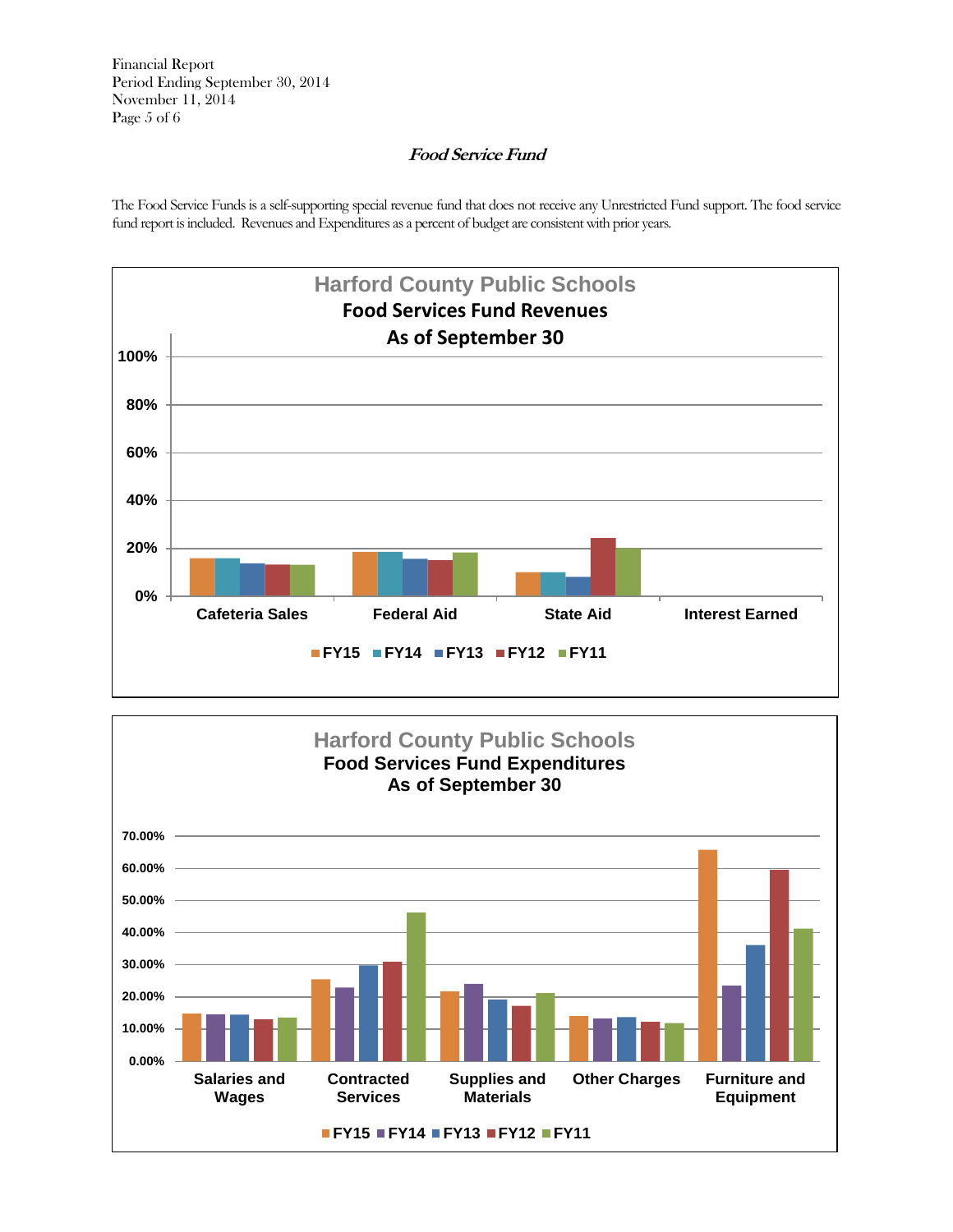Financial Report Period Ending September 30, 2014 November 11, 2014 Page 6 of 6

## **Capital Projects Fund**

Capital Projects Balances as of September 30, 2014 are reported for all open projects and projects spent out. These are listed alphabetically by project name on page G-2.



JMJ: mjp Attachments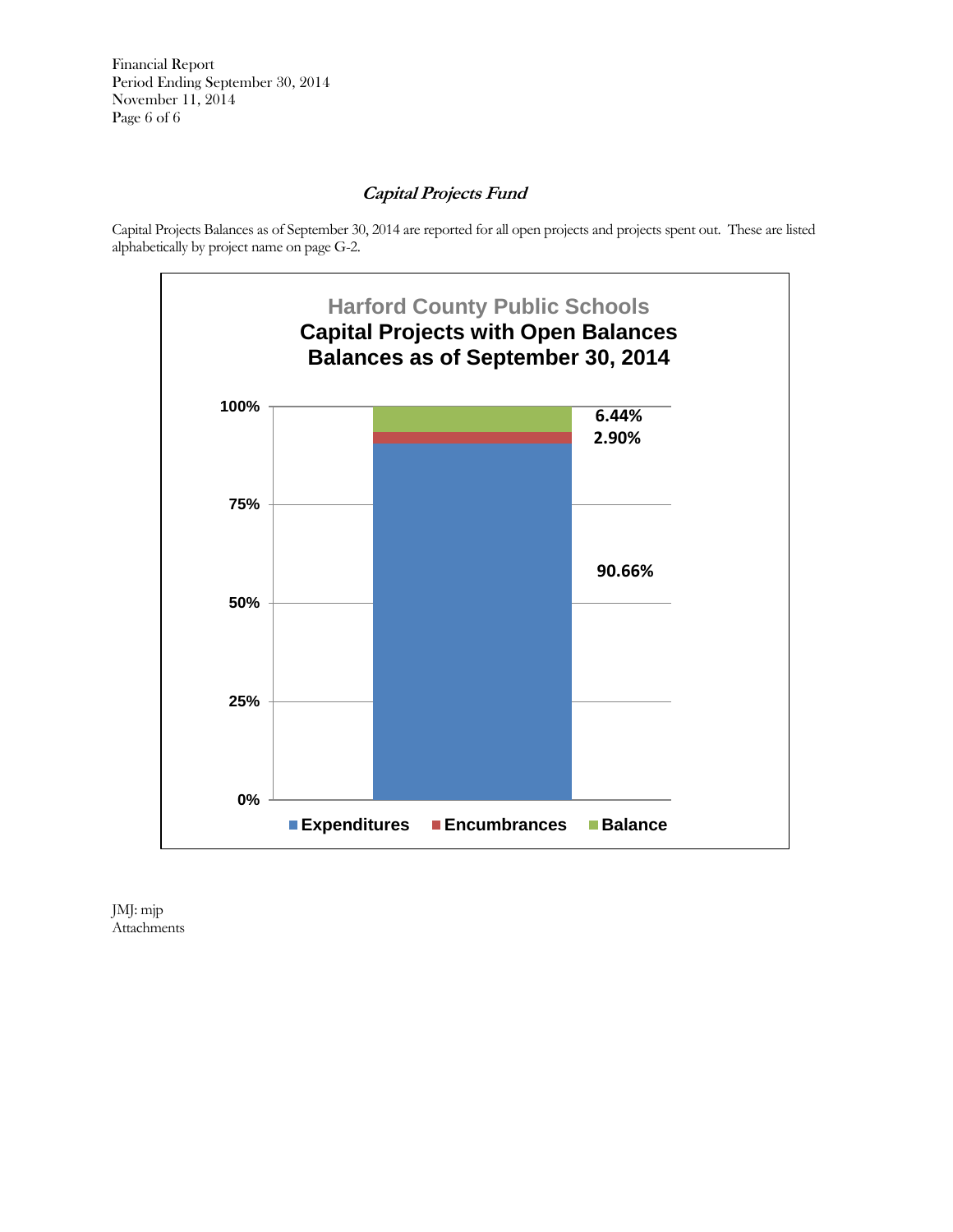# **Executive Summary**

## **HARFORD COUNTY PUBLIC SCHOOLS CURRENT EXPENSE FUND - UNRESTRICTED, BUDGETARY BASIS (NON-GAAP) STATEMENT OF REVENUES, EXPENDITURES AND CHANGES IN FUND BALANCE - BUDGET AND ACTUAL FOR THE PERIOD ENDED SEPTEMBER 30, 2014 (unaudited)**

|                                                                           | <b>Budget</b> | Year-to-Date | Variance-<br><b>Favorable</b><br>(Unfavorable) | % Year-to-<br>Date to<br><b>Budget</b> | % to Total<br><b>Actual</b> |
|---------------------------------------------------------------------------|---------------|--------------|------------------------------------------------|----------------------------------------|-----------------------------|
| <b>Revenues</b>                                                           |               |              |                                                |                                        |                             |
| Local                                                                     | 223,667,302   | 41,869,102   | (181, 798, 200)                                | 18.72%                                 | 36.72%                      |
| <b>State</b>                                                              | 194,044,183   | 64,641,742   | (129, 402, 441)                                | 33.31%                                 | 56.70%                      |
| Federal                                                                   | 390,000       | 4,943        | (385, 057)                                     | 1.27%                                  | 0.00%                       |
| Other                                                                     | 3,295,928     | 1,956,476    | (1,339,452)                                    | 59.36%                                 | 1.72%                       |
| Interest                                                                  | 40,000        | 1,464        | (38, 536)                                      | 3.66%                                  | 0.00%                       |
| Prior Years' Fund Balance                                                 | 5,533,875     | 5,533,875    |                                                | 100.00%                                | 4.85%                       |
| <b>Total Revenues</b>                                                     | 426,971,288   | 114,007,602  | (312, 963, 686)                                | 26.70%                                 | 100.00%                     |
| <b>Expenditures</b>                                                       |               |              |                                                |                                        |                             |
| Administration                                                            | 10,319,963    | 3,204,046    | 7,115,917                                      | 31.05%                                 | 4.21%                       |
| Mid-Level Administration                                                  | 24,780,126    | 5,719,465    | 19,060,661                                     | 23.08%                                 | 7.52%                       |
| <b>Instructional Salaries</b>                                             | 156,017,794   | 20,904,544   | 135, 113, 250                                  | 13.40%                                 | 27.47%                      |
| <b>Textbooks</b>                                                          | 7,276,537     | 3,189,767    | 4,086,770                                      | 43.84%                                 | 4.19%                       |
| <b>Other Instructional Costs</b>                                          | 2,641,563     | 809,350      | 1,832,213                                      | 30.64%                                 | 1.06%                       |
| <b>Special Education</b>                                                  | 40,605,477    | 6,856,788    | 33,748,689                                     | 16.89%                                 | 9.01%                       |
| <b>Student Personnel Services</b>                                         | 1,656,292     | 446,104      | 1,210,188                                      | 26.93%                                 | 0.59%                       |
| <b>Student Health Services</b>                                            | 3,504,222     | 616,751      | 2,887,471                                      | 17.60%                                 | 0.81%                       |
| <b>Student Transportation</b>                                             | 30,732,242    | 5,554,759    | 25, 177, 483                                   | 18.07%                                 | 7.30%                       |
| Operation of Plant                                                        | 29,988,963    | 6,335,601    | 23,653,362                                     | 21.13%                                 | 8.33%                       |
| Maintenance of Plant                                                      | 12,616,970    | 3,612,791    | 9,004,179                                      | 28.63%                                 | 4.75%                       |
| <b>Fixed Charges</b>                                                      | 105,879,766   | 18,808,233   | 87,071,533                                     | 17.76%                                 | 24.72%                      |
| <b>Community Services</b>                                                 | 530,114       | 30,279       | 499,835                                        | 5.71%                                  | 0.04%                       |
| Capital Outlay                                                            | 421,259       | 6,091        | 415,168                                        | 1.45%                                  | 0.01%                       |
| <b>Total Expenditures</b>                                                 | 426,971,288   | 76,094,569   | 350,876,719                                    | 17.82%                                 | 100.00%                     |
| <b>EXCESS (DEFICIT) OF</b><br><b>REVENUES OVER</b><br><b>EXPENDITURES</b> |               | 37.913.033   |                                                |                                        |                             |

 **37,913,033**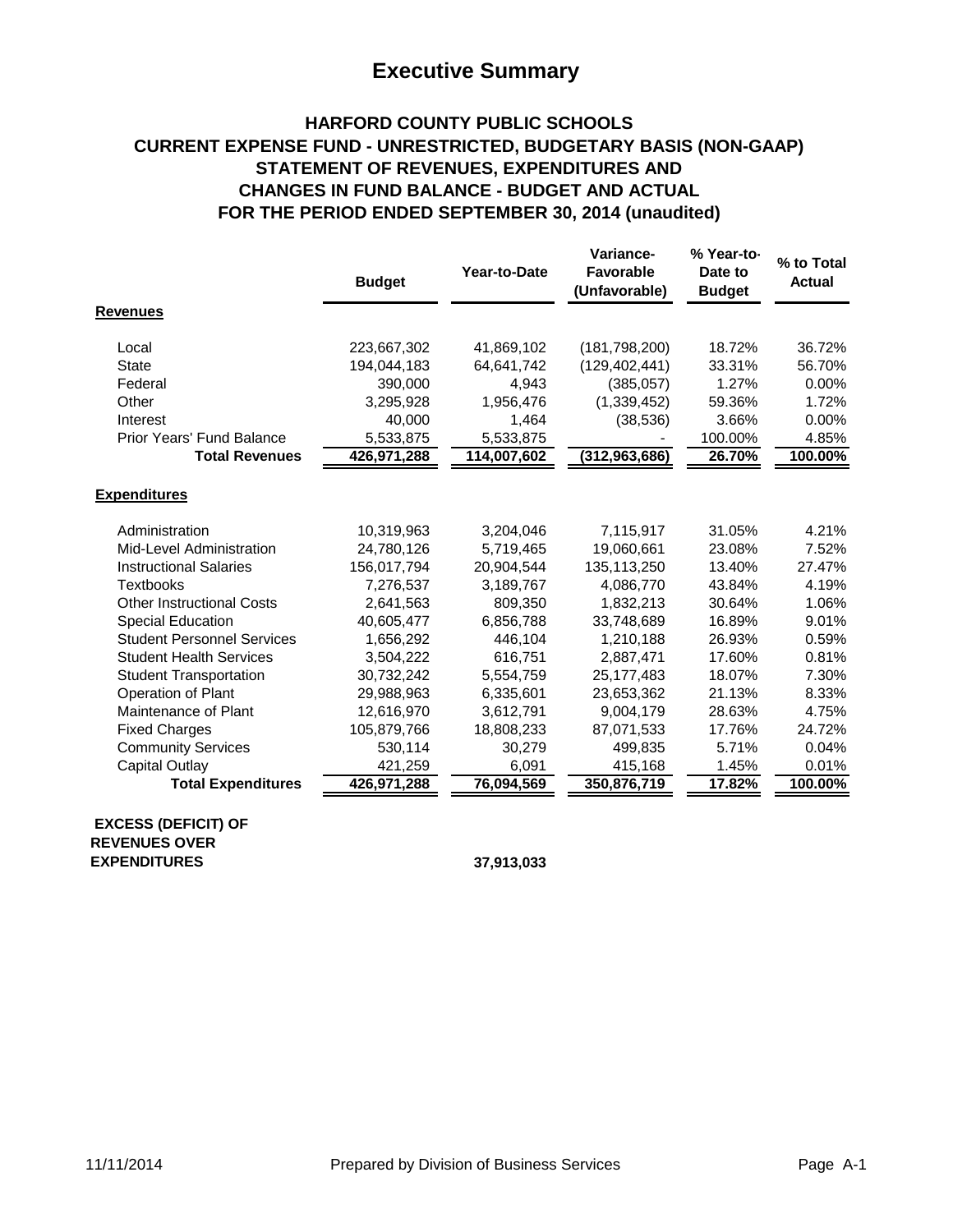### **CURRENT EXPENSE FUND - UNRESTRICTED, BUDGETARY BASIS (NON-GAAP) STATEMENT OF REVENUES, EXPENDITURES AND CHANGES IN FUND BALANCE - BUDGET AND ACTUAL FOR THE PERIOD ENDED SEPTEMBER 30, 2014 (unaudited)**

|                                   | <b>BUDGET</b> | <b>ACTUAL</b><br><b>YEAR</b><br><b>TO-DATE</b> | <b>VARIANCE-</b><br><b>FAVORABLE</b><br>(UNFAVORABLE) | % ACTUAL<br>YEAR-TO-DATE<br><b>TO BUDGET</b> |
|-----------------------------------|---------------|------------------------------------------------|-------------------------------------------------------|----------------------------------------------|
|                                   |               | <b>Schedule A</b>                              |                                                       |                                              |
| <b>REVENUE</b>                    |               |                                                |                                                       |                                              |
| <b>LOCAL - COUNTY</b>             |               |                                                |                                                       |                                              |
| (includes Capital Outlay)         | 223,667,302   | 41,869,102                                     | (181,798,200)                                         | 18.72%                                       |
| <b>STATE</b>                      |               |                                                |                                                       |                                              |
| <b>Basic Aid</b>                  | 168,449,607   | 56,149,869                                     | (112, 299, 738)                                       | 33.33%                                       |
| Transportation                    | 12,173,716    | 4,057,905                                      | (8, 115, 811)                                         | 33.33%                                       |
| <b>Special Education</b>          | 10,362,389    | 3,454,130                                      | (6,908,259)                                           | 33.33%                                       |
| Limited English Prof.             | 1,270,097     | 423,366                                        | (846, 731)                                            | 33.33%                                       |
| Other                             | 1,788,374     | 556,472                                        | (1,231,902)                                           | 31.12%                                       |
| <b>TOTAL STATE</b>                | 194,044,183   | 64,641,742                                     | (129, 402, 441)                                       | 33.31%                                       |
| FEDERAL                           |               |                                                |                                                       |                                              |
| Impact Aid                        | 390,000       | 4,943                                          | (385, 057)                                            | 1.27%                                        |
| <b>OTHER</b>                      |               |                                                |                                                       |                                              |
| Tuition, Fees, etc.               |               |                                                |                                                       |                                              |
| Tuition                           | 284,939       | 161,059                                        | (123, 880)                                            | 56.52%                                       |
| Out of County LEAs                | 350,000       | (81, 328)                                      | (431, 328)                                            | $-23.24%$                                    |
| <b>Transportation Fees</b>        | 391,000       | 49,280                                         | (341, 720)                                            | 12.60%                                       |
| <b>Rental of Facilities</b>       | 412,000       | 76,102                                         | (335, 898)                                            | 18.47%                                       |
| Total Tuition, Fees, etc.         | 1,437,939     | 205,113                                        | (1,232,826)                                           | 14.26%                                       |
| Interscholastic Receipts          | 423,531       |                                                | (423, 531)                                            | $0.00\%$                                     |
| Donations. Gifts, Awards          | 20,458        | 6,676                                          | (13, 782)                                             | 32.63%                                       |
| e Rate Rebate                     | 550,000       | 65,579                                         | (484, 421)                                            | 11.92%                                       |
| Sale of Equipment/Scrap           | 30,000        | 21,748                                         | (8,252)                                               | 72.49%                                       |
| <b>Criminal Background</b>        | 50,000        | 22,200                                         | (27, 800)                                             | 44.40%                                       |
| <b>Sports Payment Fees</b>        | 269,500       | 130,350                                        | (139, 150)                                            | 48.37%                                       |
| <b>Other Miscellaneous</b>        | 514,500       | 62,113                                         | (452, 387)                                            | 12.07%                                       |
| Dental Insurance Refund           |               | 246,970                                        | 246,970                                               |                                              |
| Medicare Part D Subsidy           |               | 1,195,727                                      | 1,195,727                                             |                                              |
| TOTAL OTHER                       | 3,295,928     | 1,956,476                                      | (1,339,452)                                           | 59.36%                                       |
| Interest                          | 40,000        | 1,464                                          | (38, 536)                                             | 3.66%                                        |
| Prior Years' Fund Balance         | 5,533,875     | 5,533,875                                      |                                                       | 100.00%                                      |
| <b>TOTAL REVENUE</b>              | 426,971,288   | 114,007,602                                    | (312, 963, 686)                                       | 26.70%                                       |
| <b>EXPENDITURES</b>               |               |                                                |                                                       |                                              |
| Administration                    | 10,319,963    | 3,204,046                                      | 7,115,917                                             | 31.05%                                       |
| Mid-Level Administration          | 24,780,126    | 5,719,465                                      | 19,060,661                                            | 23.08%                                       |
| <b>Instructional Salaries</b>     | 156,017,794   | 20,904,544                                     | 135,113,250                                           | 13.40%                                       |
| <b>Textbooks</b>                  | 7,276,537     | 3,189,767                                      | 4,086,770                                             | 43.84%                                       |
| <b>Other Instructional Costs</b>  | 2,641,563     | 809,350                                        | 1,832,213                                             | 30.64%                                       |
| <b>Special Education</b>          | 40,605,477    | 6,856,788                                      | 33,748,689                                            | 16.89%                                       |
| <b>Student Personnel Services</b> | 1,656,292     | 446,104                                        | 1,210,188                                             | 26.93%                                       |
| <b>Student Health Services</b>    | 3,504,222     | 616,751                                        | 2,887,471                                             | 17.60%                                       |
| <b>Student Transportation</b>     | 30,732,242    | 5,554,759                                      | 25,177,483                                            | 18.07%                                       |
| <b>Operation of Plant</b>         | 29,988,963    | 6,335,601                                      | 23,653,362                                            | 21.13%                                       |
| Maintenance of Plant              | 12,616,970    | 3,612,791                                      | 9,004,179                                             | 28.63%                                       |
| <b>Fixed Charges</b>              | 105,879,766   | 18,808,233                                     | 87,071,533                                            | 17.76%                                       |
| <b>Community Services</b>         | 530,114       | 30,279                                         | 499,835                                               | 5.71%                                        |
| Capital Outlay                    | 421,259       | 6,091                                          | 415,168                                               | 1.45%                                        |
| Total                             | 426,971,288   | 76,094,569                                     | 350,876,719                                           | 17.82%                                       |
| <b>EXCESS (DEFICIT) OF</b>        |               |                                                |                                                       |                                              |

REVENUES OVER EXPENDITURES

#### 37,913,033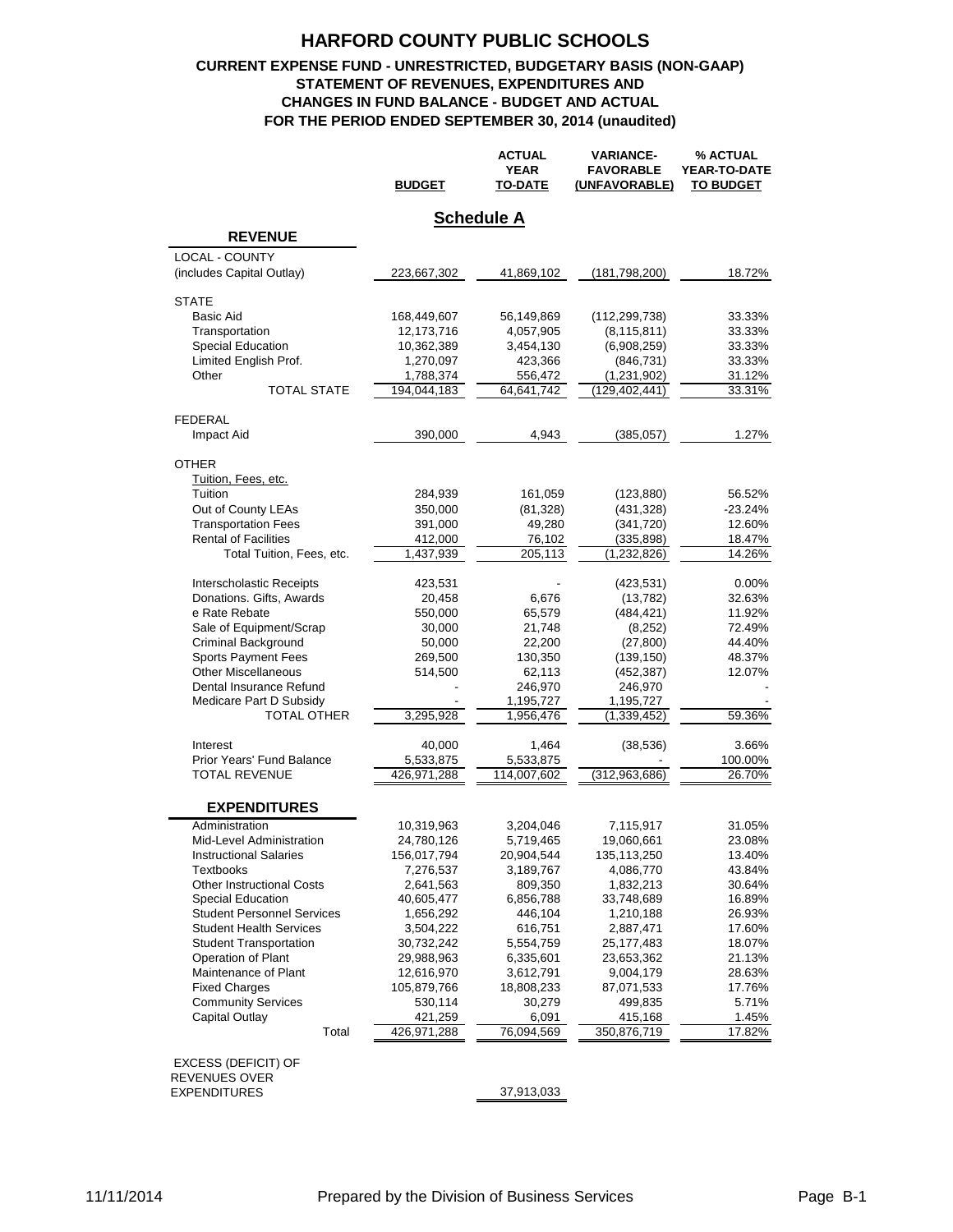### **CURRENT EXPENSE FUND - UNRESTRICTED, BUDGETARY BASIS (NON-GAAP) STATEMENT OF REVENUES, EXPENDITURES AND CHANGES IN FUND BALANCE - BUDGET AND ACTUAL FOR THE PERIOD ENDED SEPTEMBER 30, 2014 (unaudited)**

|                                             |                   | <b>ACTUAL</b> | <b>VARIANCE-</b> | % ACTUAL            |
|---------------------------------------------|-------------------|---------------|------------------|---------------------|
|                                             |                   | <b>YEAR</b>   | <b>FAVORABLE</b> | <b>YEAR-TO-DATE</b> |
|                                             | <b>BUDGET</b>     | TO-DATE       | (UNFAVORABLE)    | <b>TO BUDGET</b>    |
|                                             | <b>Schedule B</b> |               |                  |                     |
|                                             |                   |               |                  |                     |
| <b>CATEGORY AND OBJECT SUMMARY SCHEDULE</b> |                   |               |                  |                     |
| <b>ADMINISTRATION:</b>                      |                   |               |                  |                     |
| Salaries and Wages                          | 8,486,532         | 2,222,872     | 6,263,660        | 26.19%              |
| <b>Contracted Services</b>                  | 1,602,040         | 884,151       | 717,889          | 55.19%              |
| <b>Supplies and Materials</b>               | 323,752           | 88,574        | 235,178          | 27.36%              |
| Other Charges                               | 311,085           | 96,374        | 214,711          | 30.98%              |
| Equipment                                   | 111,554           | 7,215         | 104,339          | 6.47%               |
| <b>Indirect Cost Recovery</b>               | (515,000)         | (95, 140)     | (419,860)        | 18.47%              |
| <b>TOTAL</b>                                | 10,319,963        | 3,204,046     | 7,115,917        | 31.05%              |
|                                             |                   |               |                  |                     |
| MID-LEVEL ADMINISTRATION:                   |                   |               |                  |                     |
| Salaries and Wages                          | 24,023,170        | 5,528,545     | 18,494,625       | 23.01%              |
| <b>Contracted Services</b>                  | 85,900            | 27,991        | 57,909           | 32.59%              |
| <b>Supplies and Materials</b>               | 444,457           | 89,786        | 354,671          | 20.20%              |
| <b>Other Charges</b>                        | 136,840           | 18,723        | 118,117          | 13.68%              |
| Equipment                                   | 89,759            | 54,420        | 35,339           | 60.63%              |
| <b>TOTAL</b>                                | 24,780,126        | 5,719,465     | 19,060,661       | 23.08%              |
| <b>INSTRUCTIONAL SALARIES</b>               |                   |               |                  |                     |
| Salaries and Wages                          | 156,017,794       | 20,904,544    | 135,113,250      | 13.40%              |
|                                             |                   |               |                  |                     |
| <b>TEXTBOOKS</b>                            |                   |               |                  |                     |
| Supplies and Materials                      | 7,276,537         | 3,189,767     | 4,086,770        | 43.84%              |
|                                             |                   |               |                  |                     |
| OTHER INSTRUCTIONAL COSTS                   |                   |               |                  |                     |
| <b>Contracted Services</b>                  | 1,659,387         | 502,658       | 1,156,729        | 30.29%              |
| <b>Other Charges</b>                        | 311,751           | 38,925        | 272,826          | 12.49%              |
| Equipment                                   | 670,425           | 267,767       | 402,658          | 39.94%              |
| <b>TOTAL</b>                                | 2,641,563         | 809,350       | 1,832,213        | 30.64%              |
|                                             |                   |               |                  |                     |
| SPECIAL EDUCATION:                          |                   |               |                  |                     |
| Salaries and Wages                          | 31,566,964        | 4,606,972     | 26,959,992       | 14.59%              |
| <b>Contracted Services</b>                  | 8,459,906         | 2,182,921     | 6,276,985        | 25.80%              |
| <b>Supplies and Materials</b>               | 330,988           | 43,556        | 287,432          | 13.16%              |
| <b>Other Charges</b>                        | 149,041           | 16,718        | 132,323          | 11.22%              |
| Equipment                                   | 98,578            | 6,621         | 91,957           | 6.72%               |
| <b>TOTAL</b>                                | 40,605,477        | 6,856,788     | 33,748,689       | 16.89%              |
|                                             |                   |               |                  |                     |
| STUDENT PERSONNEL SERVICES:                 |                   |               |                  |                     |
| Salaries and Wages                          | 1,614,214         | 428,039       | 1,186,175        | 26.52%              |
| <b>Contracted Services</b>                  | 19,600            | 13,613        | 5,987            | 69.45%              |
| Supplies and Materials                      | 13,925            | 4,057         | 9,868            | 29.13%              |
| <b>Other Charges</b>                        | 6,310             | 221           | 6,089            | 3.50%               |
| Equipment                                   | 2,243             | 174           | 2,069            | 7.76%               |
| <b>TOTAL</b>                                | 1,656,292         | 446,104       | 1,210,188        | 26.93%              |
|                                             |                   |               |                  |                     |
| STUDENT HEALTH SERVICES:                    |                   |               |                  |                     |
| Salaries and Wages                          | 3,185,192         | 457,387       | 2,727,805        | 14.36%              |
| <b>Contracted Services</b>                  | 7,113             | 4,776         | 2,337            | 67.14%              |
| Supplies and Materials                      | 157,403           | 18,200        | 139,203          | 11.56%              |
| <b>Other Charges</b>                        | 6,663             | 425           | 6,238            | 6.38%               |
| Equipment                                   | 147,851           | 135,963       | 11,888           | 91.96%              |
| <b>TOTAL</b>                                | 3,504,222         | 616,751       | 2,887,471        | 17.60%              |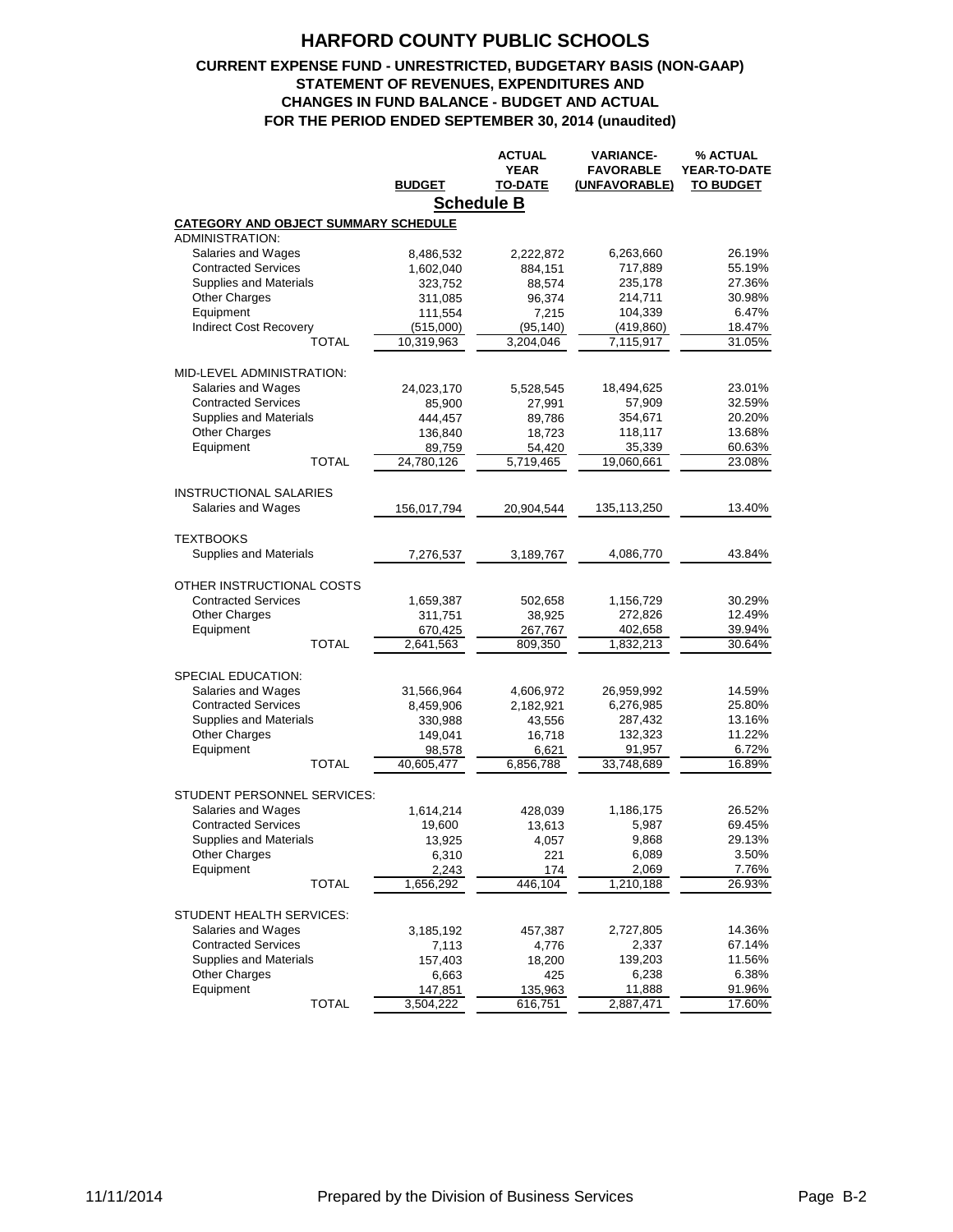### **CURRENT EXPENSE FUND - UNRESTRICTED, BUDGETARY BASIS (NON-GAAP) STATEMENT OF REVENUES, EXPENDITURES AND CHANGES IN FUND BALANCE - BUDGET AND ACTUAL FOR THE PERIOD ENDED SEPTEMBER 30, 2014 (unaudited)**

|                                                             | <b>BUDGET</b> | <b>ACTUAL</b><br><b>YEAR</b><br><b>TO-DATE</b> | <b>VARIANCE-</b><br><b>FAVORABLE</b><br>(UNFAVORABLE) | % ACTUAL<br>YEAR-TO-DATE<br><b>TO BUDGET</b> |
|-------------------------------------------------------------|---------------|------------------------------------------------|-------------------------------------------------------|----------------------------------------------|
| STUDENT TRANSPORTATION:                                     |               |                                                |                                                       |                                              |
| Salaries and Wages                                          | 6,431,744     | 1,011,085                                      | 5,420,659                                             | 15.72%                                       |
| <b>Contracted Services</b>                                  | 22,736,605    | 4,318,188                                      | 18,418,417                                            | 18.99%                                       |
| <b>Supplies and Materials</b>                               | 1,350,000     | 219,123                                        | 1,130,877                                             | 16.23%                                       |
| <b>Other Charges</b>                                        | 29,452        | 6,023                                          | 23,429                                                | 20.45%                                       |
| Equipment                                                   | 184,441       | 340                                            | 184,101                                               | 0.18%                                        |
| <b>TOTAL</b>                                                | 30,732,242    | 5,554,759                                      | 25,177,483                                            | 18.07%                                       |
| <b>OPERATION OF PLANT:</b>                                  |               |                                                |                                                       |                                              |
| Salaries and Wages                                          | 10,952,202    | 2,881,383                                      | 8,070,819                                             | 26.31%                                       |
| <b>Contracted Services</b>                                  | 1,605,234     | 460,029                                        | 1,145,205                                             | 28.66%                                       |
| <b>Supplies and Materials</b>                               | 1,069,246     | 380,333                                        | 688,913                                               | 35.57%                                       |
| Other Charges                                               | 16,132,492    | 2,548,336                                      | 13,584,156                                            | 15.80%                                       |
| Equipment                                                   | 229,789       | 65,520                                         | 164,269                                               | 28.51%                                       |
| <b>TOTAL</b>                                                | 29,988,963    | 6,335,601                                      | 23,653,362                                            | 21.13%                                       |
| MAINTENANCE OF PLANT                                        |               |                                                |                                                       |                                              |
| Salaries and Wages                                          | 6,800,419     | 1,766,567                                      | 5,033,852                                             | 25.98%                                       |
| <b>Contracted Services</b>                                  | 3,581,660     | 1,227,752                                      | 2,353,908                                             | 34.28%                                       |
| Supplies and Materials                                      | 2,070,421     | 595,690                                        | 1,474,731                                             | 28.77%                                       |
| <b>Other Charges</b>                                        | 50,046        | 8,546                                          | 41,500                                                | 17.08%                                       |
| Equipment                                                   | 114,424       | 14,236                                         | 100,188                                               | 12.44%                                       |
| <b>TOTAL</b>                                                | 12,616,970    | 3,612,791                                      | $\overline{9,004,179}$                                | 28.63%                                       |
| <b>FIXED CHARGES</b>                                        | 105,879,766   | 18,808,233                                     | 87,071,533                                            | 17.76%                                       |
| <b>COMMUNITY SERVICES</b>                                   |               |                                                |                                                       |                                              |
| Salaries and Wages                                          | 390,114       | 29,669                                         | 360,445                                               | 7.61%                                        |
| Supplies and Materials                                      | 140,000       | 610                                            | 139,390                                               | 0.44%                                        |
| <b>Other Charges</b>                                        |               |                                                |                                                       |                                              |
| <b>TOTAL</b>                                                | 530,114       | 30,279                                         | 499,835                                               | 5.71%                                        |
| <b>TOTAL REGULAR PROGRAMS</b>                               | 426,550,029   | 76,088,478                                     | 350,461,551                                           | 17.84%                                       |
| <b>CAPITAL OUTLAY</b>                                       |               |                                                |                                                       |                                              |
| Salaries and Wages                                          |               | 2,204                                          | (2,204)                                               |                                              |
| <b>Contracted Services</b><br><b>Supplies and Materials</b> | 50,000        | 3,887                                          | 46,113                                                | 7.77%                                        |
| <b>Other Charges</b><br>Equipment                           | 371,259       |                                                | 371,259                                               |                                              |
| <b>TOTAL</b>                                                | 421,259       | 6,091                                          | 415,168                                               | 1.45%                                        |
| <b>TOTAL EXPENDITURES</b>                                   | 426,971,288   | 76,094,569                                     | 350,876,719                                           | 17.82%                                       |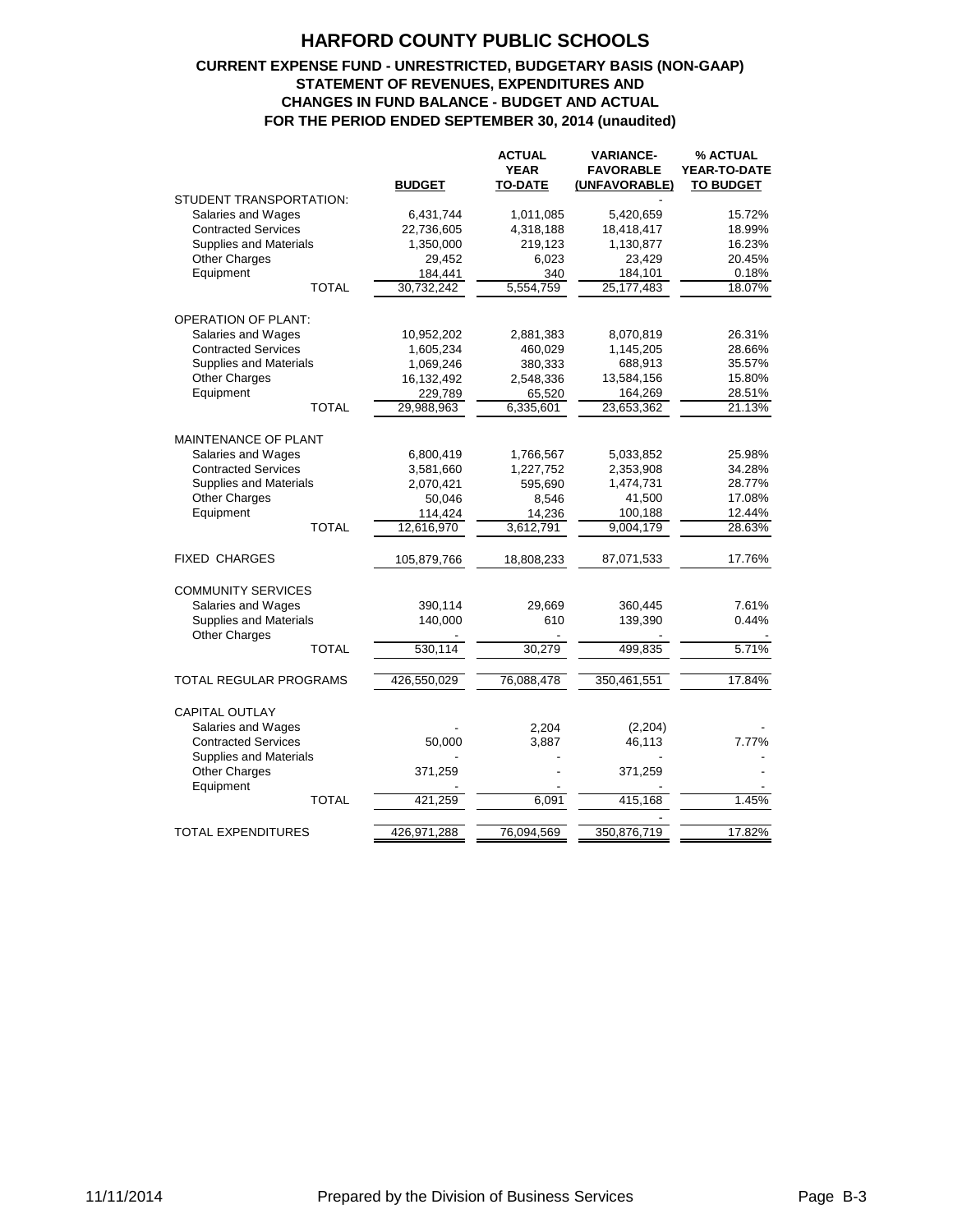### **CURRENT EXPENSE FUND - UNRESTRICTED, BUDGETARY BASIS (NON-GAAP) STATEMENT OF REVENUES, EXPENDITURES AND CHANGES IN FUND BALANCE - BUDGET AND ACTUAL FOR THE PERIOD ENDED SEPTEMBER 30, 2014 (unaudited)**

|                                       |               | <b>ACTUAL</b>     | <b>VARIANCE-</b> | % ACTUAL            |
|---------------------------------------|---------------|-------------------|------------------|---------------------|
|                                       |               | <b>YEAR</b>       | <b>FAVORABLE</b> | <b>YEAR-TO-DATE</b> |
|                                       | <b>BUDGET</b> | <b>TO-DATE</b>    | (UNFAVORABLE)    | <b>TO BUDGET</b>    |
|                                       |               | <b>Schedule C</b> |                  |                     |
| <b>OBJECT SUMMARY SCHEDULE</b>        |               |                   |                  |                     |
| Salaries and Wages                    | 249.468.345   | 39,839,267        | 209,629,078      | 15.97%              |
| <b>Contracted Services</b>            | 39,801,770    | 9,625,966         | 30,175,804       | 24.18%              |
| Supplies and Materials                | 13,169,114    | 4,629,696         | 8,539,418        | 35.16%              |
| <b>Other Charges</b>                  | 123,380,638   | 21,542,524        | 101,838,114      | 17.46%              |
| Equipment                             | 1,649,064     | 552,256           | 1,096,808        | 33.49%              |
| <b>Indirect Cost Recovery</b>         | (515,000)     | (95, 140)         | (419,860)        | 18.47%              |
| Total                                 | 426,953,931   | 76,094,569        | 350,859,362      | 17.82%              |
|                                       |               |                   |                  |                     |
|                                       |               |                   |                  |                     |
| <b>SPECIAL EDUCATION</b>              |               |                   |                  |                     |
| Non-public Placements                 | 8,160,706     | 2,019,585         | 6,141,121        | 24.75%              |
|                                       |               |                   |                  |                     |
| <b>FIXED CHARGES SCHEDULE</b>         |               |                   |                  |                     |
| Liability Insurance                   | 654,960       | 327,381           | 327,579          | 49.98%              |
| Retirement                            | 10.646.078    | 2.025.034         | 8,621,044        | 19.02%              |
| Social Security                       | 18,391,035    | 2,959,810         | 18,360,954       | 16.09%              |
| Unemployment Comp Ins.                | 234.000       | 30.081            | (715, 695)       | 12.86%              |
| Workers' Comp Ins.                    | 1,932,378     | 949.695           | (9,363,219)      | 49.15%              |
| Health Ins.                           | 67,809,864    | 11,295,597        | 66,804,927       | 16.66%              |
| Dental Ins.                           | 3,972,794     | 1,004,937         | 3,935,433        | 25.30%              |
| Life Ins.                             | 580,990       | 37,361            | 543,629          | 6.43%               |
| <b>Other Post Employment Benefits</b> |               |                   |                  | 0.00%               |
| <b>Tuition Reimbursement</b>          | 1,330,123     | 178,337           | 1,151,786        | 13.41%              |
| Debt Service - Interest               | 327,544       |                   | 327,544          | 0.00%               |
| Total                                 | 105,879,766   | 18,808,233        | 87,071,533       | 17.76%              |

|                                | <b>BUDGET</b> | <b>ACTUAL</b><br><b>YEAR</b><br><b>TO-DATE</b> | <b>VARIANCE-</b><br><b>FAVORABLE</b><br>(UNFAVORABLE | % ACTUAL<br><b>YEAR-TO-DATE</b><br><b>TO BUDGET</b> |
|--------------------------------|---------------|------------------------------------------------|------------------------------------------------------|-----------------------------------------------------|
|                                |               | <b>Schedule D</b>                              |                                                      |                                                     |
| <b>Board of Education</b>      |               |                                                |                                                      |                                                     |
| Salaries and Wages             | 44.747        | 12,047                                         | 32.700                                               | 26.92%                                              |
| Software Maintenance           | 55,030        | 51,200                                         | 3,830                                                | 93.04%                                              |
| Legal                          | 75,000        | 12.918                                         | 62,082                                               | 17.22%                                              |
| Consultants                    | 6.000         |                                                | 6.000                                                | $0.00\%$                                            |
| <b>Office Supplies</b>         | 1.000         |                                                | 1,000                                                | $0.00\%$                                            |
| Books., Periodicals            | 500           |                                                | 500                                                  | $0.00\%$                                            |
| <b>Other Charges</b>           | 5,000         | 753                                            | 4.247                                                | 15.06%                                              |
| <b>Board Members Allowance</b> | 34.400        | 8.100                                          | 26,300                                               | 23.55%                                              |
| Mileage, Parking, & Tolls      | 2.000         | 386                                            | 1.614                                                | 19.30%                                              |
| <b>Professional Dues</b>       | 39.700        | 29.442                                         | 10.258                                               | 74.16%                                              |
| Institutes, Conferences, Mtgs. | 10.000        | 2,460                                          | 7.540                                                | 24.60%                                              |
| Total                          | 273,377       | 117,306                                        | 156,071                                              | 42.91%                                              |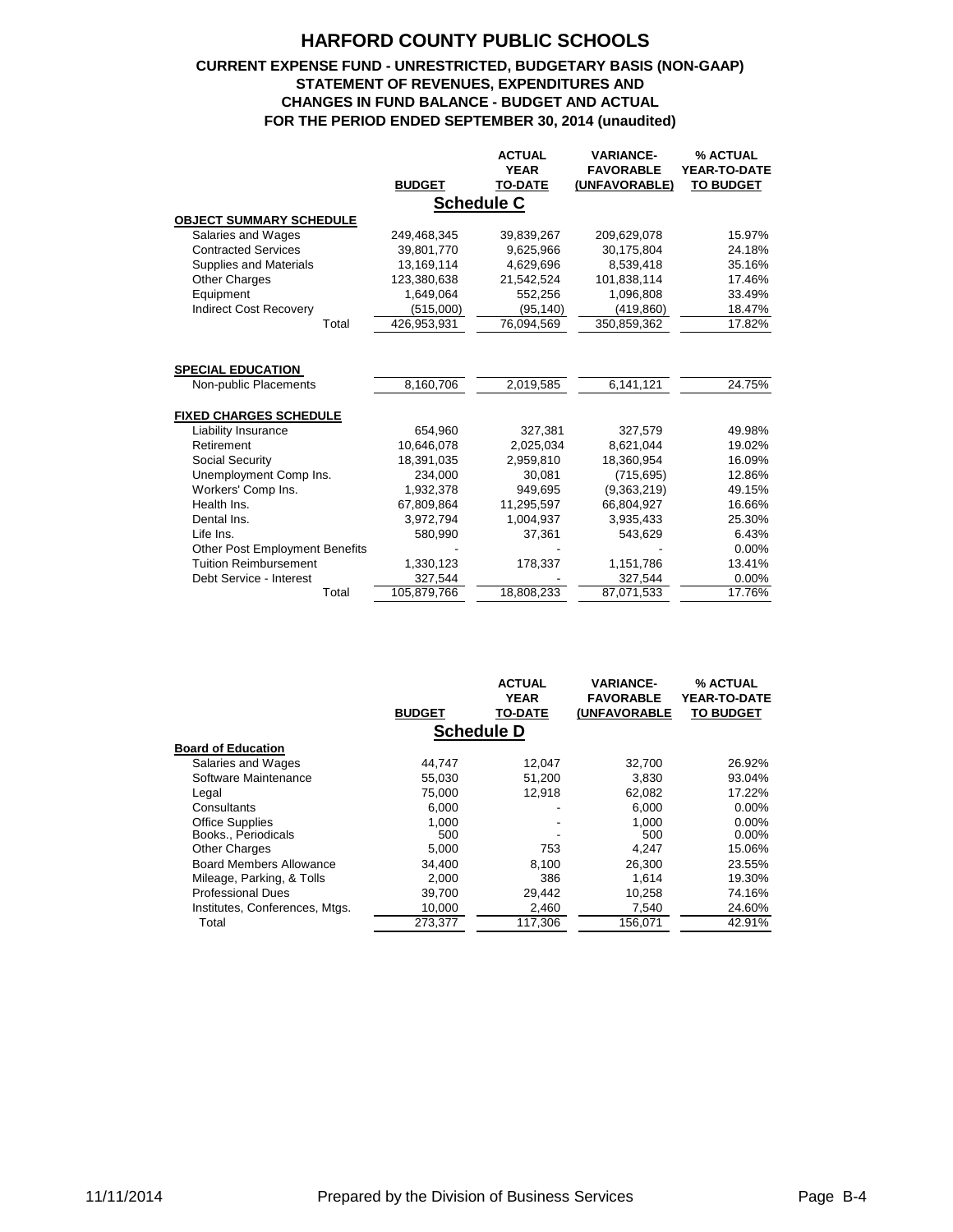## **UNRESTRICTED FUND, BUDGETARY BASIS (NON-GAAP) STATEMENT OF PROGRAM BUDGET EXPENDITURES - BUDGET AND ACTUAL FOR THE PERIOD ENDED SEPTEMBER 30, 2014 (unaudited)**

|                                        |               | <b>Actual</b> |         |
|----------------------------------------|---------------|---------------|---------|
|                                        | <b>Budget</b> | Year-to-Date  | % Spent |
| Board of Education                     | 273,377       | 117,306       | 42.91%  |
| Legal                                  | 221,405       | 58,704        | 26.51%  |
| Internal Audit                         | 157,796       | 40,158        | 25.45%  |
| <b>Board of Education</b>              | 652,578       | 216,168       | 33.13%  |
| <b>Executive Administration Office</b> | 915,266       | 254,866       | 27.85%  |
| <b>Community Engagement</b>            | 312,022       | 54,077        | 17.33%  |
| Communications                         | 407,285       | 134,164       | 32.94%  |
| <b>Executive Administration Office</b> | 1,634,573     | 443,107       | 27.11%  |
| <b>Office of Education Services</b>    | 588,062       | 156,796       | 26.66%  |
| Regular Programs                       | 150,316,822   | 23,504,817    | 15.64%  |
| Career and Technology Programs         | 7,485,350     | 1,065,526     | 14.23%  |
| School Library Media Program           | 6,017,051     | 1,185,082     | 19.70%  |
| Gifted and Talented Program            | 1,497,987     | 186,086       | 12.42%  |
| <b>Intervention Services</b>           | 1,018,951     | 92,691        | 9.10%   |
| Magnet and Signature Programs          | 1,743,134     | 147,795       | 8.48%   |
| Summer School                          | 228,299       | 115,720       | 50.69%  |
| <b>Other Special Programs</b>          | 2,843,106     | 328,517       | 11.55%  |
| <b>Education Services</b>              | 171,738,762   | 26,783,030    | 15.60%  |
| <b>Special Education</b>               | 40,523,570    | 6,835,088     | 16.87%  |
| <b>Student Activities</b>              | 824,574       | 26,204        | 3.18%   |
| <b>Interscholastic Athletics</b>       | 2,828,211     | 263,754       | 9.33%   |
| <b>Extra-Curricular Activities</b>     | 3,652,785     | 289,958       | 7.94%   |
| <b>Safety and Security</b>             | 925,626       | 369,873       | 39.96%  |
| <b>School Counseling Services</b>      | 6,752,895     | 1,088,816     | 16.12%  |
| <b>Psychological Services</b>          | 2,234,261     | 325,376       | 14.56%  |
| <b>Pupil Personnel Services</b>        | 1,656,292     | 446,104       | 26.93%  |
| <b>Health Services</b>                 | 3,504,222     | 616,751       | 17.60%  |
| <b>Student Services</b>                | 14,147,670    | 2,477,047     | 17.51%  |
| Curriculum Dev. and Implementation     | 3,988,178     | 798,705       | 20.03%  |
| <b>Professional Development</b>        | 1,008,106     | 378,956       | 37.59%  |
| Office of Accountability               | 838,080       | 140,797       | 16.80%  |
| <b>Curriculum and Instruction</b>      | 5,834,364     | 1,318,458     | 22.60%  |
| Transportation                         | 30,860,543    | 5,644,558     | 18.29%  |
| <b>Facilities Management</b>           | 21,593,891    | 5,857,888     | 27.13%  |
| <b>Utility Resource Management</b>     | 14,896,718    | 2,151,306     | 14.44%  |
| Planning and Construction              | 862,012       | 198,073       | 22.98%  |
| <b>Operations and Maintenance</b>      | 68,213,164    | 13,851,825    | 20.31%  |
| <b>Fiscal Services</b>                 | 33,335,760    | 6,572,893     | 19.72%  |
| Purchasing                             | 889,040       | 235,151       | 26.45%  |
| <b>Business Services</b>               | 34,224,800    | 6,808,044     | 19.89%  |
| <b>Human Resources</b>                 | 76,258,915    | 13,156,819    | 17.25%  |
| Office of Technology and Info.         | 9,164,481     | 3,545,150     | 38.68%  |
| <b>Unrestricted Fund</b>               | 426,971,288   | 76,094,567    | 17.82%  |

11/11/2014 Prepared by Division of Business Services Page C-1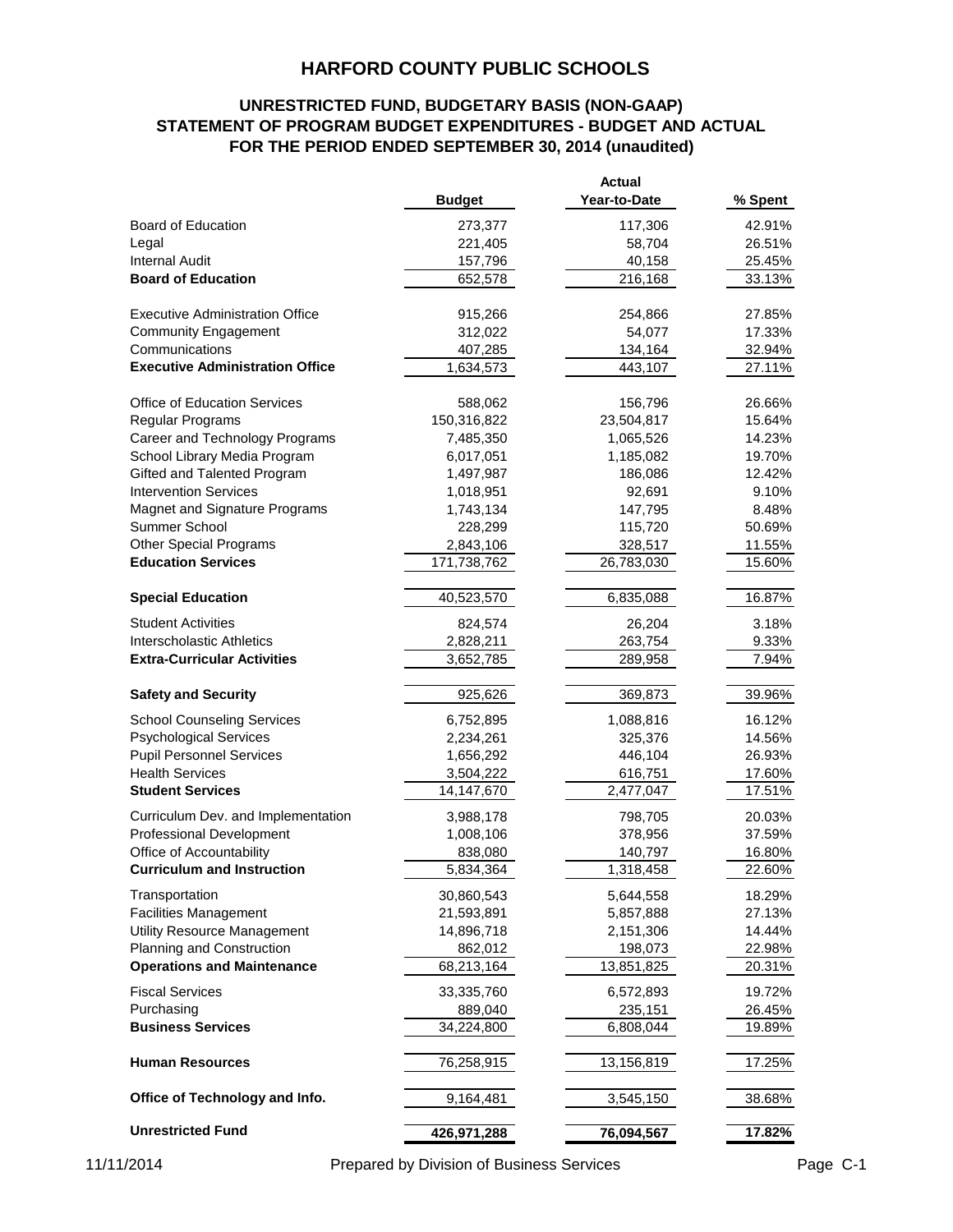#### **CURRENT EXPENSE FUND - UNRESTRICTED, BUDGETARY BASIS (NON-GAAP) STATEMENT OF BUDGET MANAGER EXPENDITURES - BUDGET AND ACTUAL FOR THE PERIOD ENDED SEPTEMBER 30, 2014 (unaudited)**

|                                                           | <b>Current Year</b> |            |                |         |             | <b>Same Period Prior Years</b> |             |
|-----------------------------------------------------------|---------------------|------------|----------------|---------|-------------|--------------------------------|-------------|
| <b>Budget Manager Title</b>                               | <b>Budget</b>       | Actual     | <b>Balance</b> | % Spent | <b>FY14</b> | FY13                           | <b>FY12</b> |
| Applications Development Team Leader                      | 305,661             | 299,966    | 5,695          | 98.14%  | 89.36%      | 89.59%                         | 52.36%      |
| Assistant Superintendent of Human Resources               | 78,298,915          | 13,258,770 | 65,040,145     | 11.90%  | 10.60%      | 12.43%                         | 11.73%      |
| Assistant Superintendent of Operations                    | 640,327             | 76,219     | 564,108        | 17.22%  | 16.26%      | 12.84%                         | 14.59%      |
| Assistant Superintendent of Business Services             | 30,748,422          | 5,295,816  | 25,452,606     | 17.22%  | 16.26%      | 12.84%                         | 14.59%      |
| Assistant Supervisor of Client Server                     | 235,857             | 66,617     | 169,240        | 28.24%  | 6.62%       | 7.68%                          | 29.72%      |
| Assistant Supervisor of Resource Conservation & Utilities | 14,896,718          | 2,151,306  | 12,745,412     | 14.44%  | 16.58%      | 14.32%                         | 15.39%      |
| Assistant Supervisor of Science                           | 498,533             | 37,783     | 460,750        | 7.58%   | 7.71%       | 7.09%                          | 10.19%      |
| Assistant Supervisor of User Support                      | 652,071             | 417,216    | 234,855        | 63.98%  | 58.64%      | 67.25%                         | 49.43%      |
| Exec Dir Of Curr., Instruction & Assessment               | 4,165,945           | 814,559    | 3,351,386      | 19.55%  | 27.63%      | 22.75%                         | 26.71%      |
| <b>Chief of Administration</b>                            | 1,164,643           | 372,172    | 792,471        | 31.96%  | 27.87%      | 30.57%                         | 30.23%      |
| Coordinator of Accelerated Learning & Intervention        | 2,767,737           | 369,520    | 2,398,217      | 13.35%  | 29.32%      | 30.62%                         | 27.63%      |
| Coordinator of Professional Development                   | 571,419             | 229,958    | 341,461        | 40.24%  | 29.23%      | 28.94%                         | 24.51%      |
| Coordinator of Safety & Security                          | 859,076             | 337,646    | 521,430        | 39.30%  | 34.04%      | 10.37%                         | 8.14%       |
| Supervisor of Equity & Cultural Profiencey                | 326,960             | 63,839     | 263,121        | 19.53%  | 13.13%      | 18.54%                         | 16.95%      |
| Director of Information Systems & Technology              | 7,854,168           | 2,722,473  | 5,131,695      | 34.66%  | 30.66%      | 30.76%                         | 29.82%      |
| Director of Special Education                             | 40,523,570          | 6,835,088  | 33,688,482     | 16.87%  | 15.52%      | 16.60%                         | 15.00%      |
| <b>Director of Student Services</b>                       | 1,673,968           | 437,894    | 1,236,074      | 26.16%  | 25.96%      | 26.76%                         | 26.24%      |
| Director of Transportation                                | 30,595,771          | 5,660,119  | 24,935,652     | 18.50%  | 18.18%      | 18.53%                         | 18.24%      |
| <b>Executive Director of Facilities Management</b>        | 20,206,141          | 5,441,107  | 14,765,034     | 26.93%  | 27.24%      | 27.21%                         | 27.21%      |
| <b>Executive Directors of School Performance</b>          | 157,731,659         | 24,826,057 | 132,905,602    | 15.74%  | 15.83%      | 15.75%                         | 16.00%      |
| <b>General Counsel</b>                                    | 245,405             | 58,704     | 186,701        | 23.92%  | 35.03%      | 25.79%                         | 25.38%      |
| <b>Internal Auditor</b>                                   | 157,796             | 40,158     | 117,638        | 25.45%  | 31.56%      | 32.46%                         | 32.85%      |
| Manager of Communications                                 | 473,835             | 166,392    | 307,443        | 35.12%  | 34.87%      | 21.76%                         | 22.99%      |
| Nurse Coordinator                                         | 3,504,222           | 616,751    | 2,887,471      | 17.60%  | 14.02%      | 14.36%                         | 14.84%      |
| <b>Risk Manager</b>                                       | 3,102,129           | 1,533,598  | 1,568,531      | 49.44%  | 50.88%      | 46.45%                         | 42.05%      |
| Supervisor of Business, Technology & Magnet Programs      | 1,153,167           | 62,598     | 1,090,569      | 5.43%   | 7.84%       | 29.62%                         | $-2.25%$    |
| Supervisor of Career & Art Programs                       | 422,486             | 91,262     | 331,224        | 21.60%  | 14.14%      | 9.92%                          | 8.91%       |
| Supervisor of Elementary & Middle School Physical Educ.   | 98,687              | 40,218     | 58,469         | 40.75%  | 28.66%      | 30.27%                         | 14.88%      |
| Supervisor of Foreign Language and ESOL                   | 524,209             | 69,378     | 454,831        | 13.23%  | 12.63%      | 13.39%                         | 12.92%      |
| Supervisor of Library & Media Services                    | 6,017,051           | 1,185,082  | 4,831,969      | 19.70%  | 19.29%      | 19.27%                         | 19.30%      |
| Supervisor of Music                                       | 184,728             | 51,201     | 133,527        | 27.72%  | 20.70%      | 36.88%                         | 24.84%      |
| Supervisor of Phys. Educ. & Interscholastic Athletics     | 2,828,211           | 263,754    | 2,564,457      | 9.33%   | 10.04%      | 9.90%                          | 9.06%       |
| Supervisor of Planning & Construction                     | 862,012             | 198,073    | 663,939        | 22.98%  | 22.60%      | 25.57%                         | 21.34%      |
| Supervisor of Psychological & Pupil Services              | 3,038,805           | 381,816    | 2,656,989      | 12.56%  | 13.74%      | 15.97%                         | 15.67%      |
| Supervisor of Purchasing                                  | 889,040             | 235,151    | 653,889        | 26.45%  | 27.41%      | 27.04%                         | 27.63%      |
| Supervisor of School Counseling                           | 6,752,895           | 1,088,816  | 5,664,079      | 16.12%  | 16.21%      | 16.07%                         | 16.23%      |
| Supervisor of Science                                     | 864,245             | 117,816    | 746,429        | 13.63%  | 12.24%      | 13.44%                         | 14.37%      |
| Supervisor of the Office of Accountability                | 838,080             | 140,797    | 697,283        | 16.80%  | 20.52%      | 14.12%                         | 14.95%      |
| <b>Technical Services Team Leader</b>                     | 296,724             | 38,878     | 257,846        | 13.10%  | 17.54%      | 22.84%                         | 26.28%      |
| Total                                                     | 426,971,288         | 76,094,568 | 350,876,720    | 17.82%  | 19.39%      | 17.65%                         | 18.88%      |
|                                                           |                     |            |                |         |             |                                |             |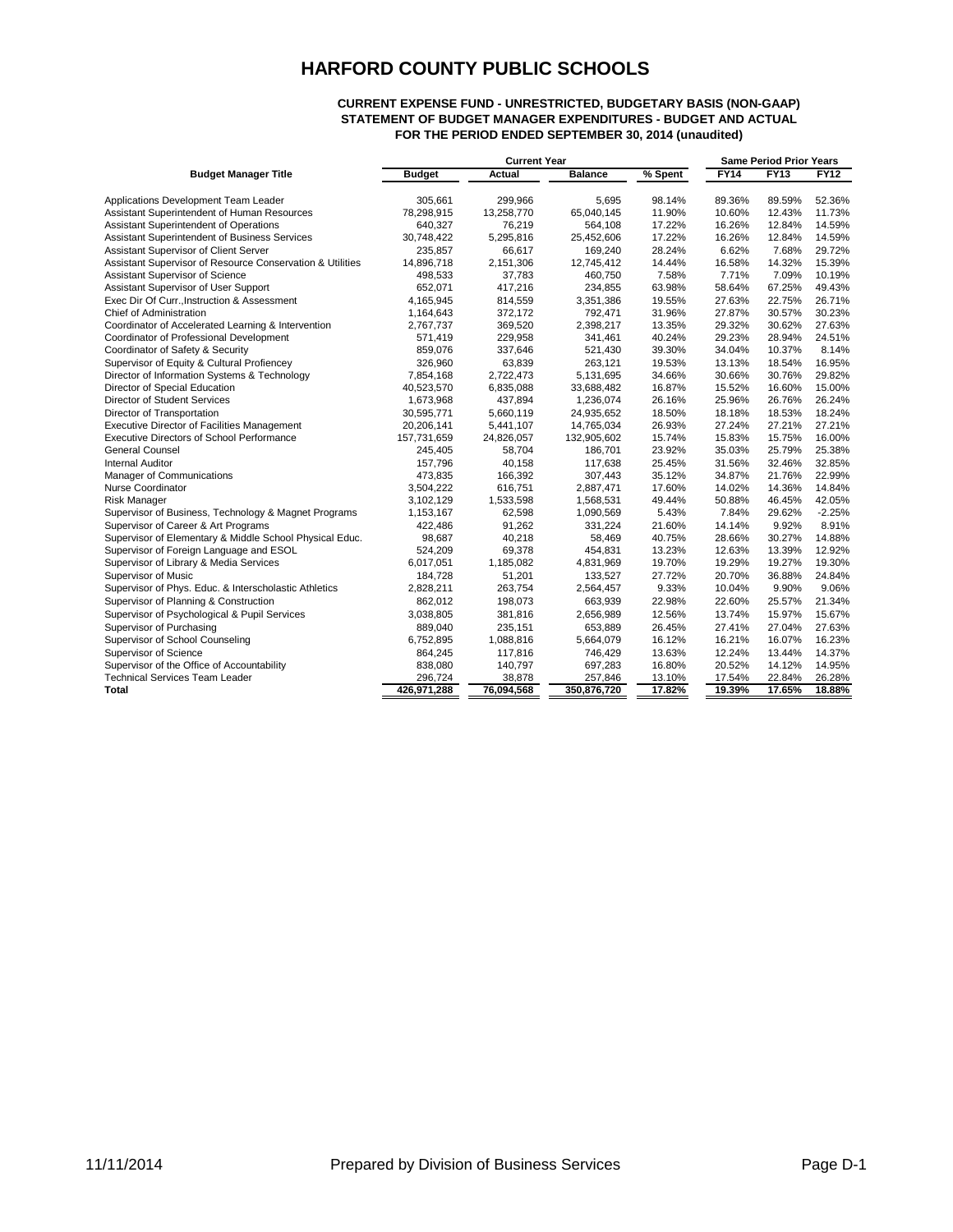### **CURRENT EXPENSE FUND - UNRESTRICTED, BUDGETARY BASIS (NON-GAAP) STATEMENT OF SCHOOL ALLOCATION EXPENDITURES - BUDGET AND ACTUAL FOR THE PERIOD ENDED SEPTEMBER 30, 2014 (unaudited)**

|                                      | <b>Current Year</b> |           |                | <b>Same Period Prior Years</b> |             |        |              |              |              |
|--------------------------------------|---------------------|-----------|----------------|--------------------------------|-------------|--------|--------------|--------------|--------------|
| Name                                 | <b>Budget</b>       | Actual    | <b>Balance</b> | % Spent                        | <b>FY14</b> | FY 13  | <b>FY 12</b> | <b>FY 11</b> | <b>FY 10</b> |
| <b>Central Office</b>                | 178,828             | 34,100    | 144,728        | 19.07%                         | 13.54%      | 11.30% | 12.09%       | 15.22%       | 24.09%       |
| Forest Hill Annex                    |                     |           |                | 0.00%                          | 0.00%       | 15.23% | 0.00%        | 7.17%        | 0.60%        |
| Unallocated                          | 237,530             |           | 237,530        |                                |             |        |              |              |              |
| <b>Total Central Funds</b>           | 416,358             | 34,100    | 382,258        | 8.19%                          | 13.26%      | 10.50% | 12.09%       | 14.36%       | 23.06%       |
|                                      |                     |           |                |                                |             |        |              |              |              |
| <b>Harford Glen</b>                  | 42,128              | 5,507     | 36,621         | 13.07%                         | 18.65%      | 15.56% | 14.17%       | 13.61%       | 24.45%       |
| John Archer                          | 112,430             | 35,221    | 77,209         | 31.33%                         | 30.14%      | 19.52% | 30.21%       | 28.35%       | 27.33%       |
| <b>Ctr for Education Opportunity</b> | 80,075              | 14,546    | 65,529         | 18.17%                         | 31.47%      | 21.25% | 31.24%       | 22.37%       | 25.61%       |
| <b>Total Special Schools</b>         | 234,633             | 55,274    | 179,359        | 23.56%                         | 28.73%      | 19.47% | 27.66%       | 23.48%       | 26.17%       |
|                                      |                     |           |                |                                |             |        |              |              |              |
| Aberdeen High                        | 326,043             | 163,296   | 162,747        | 50.08%                         | 48.61%      | 54.57% | 39.25%       | 50.37%       | 45.73%       |
| Bel Air High                         | 378,514             | 130,631   | 247,883        | 34.51%                         | 42.26%      | 36.87% | 32.91%       | 27.44%       | 34.70%       |
| C. Milton Wright High                | 330,551             | 92,643    | 237,908        | 28.03%                         | 39.93%      | 33.31% | 29.82%       | 43.25%       | 45.60%       |
| Edgewood High                        | 303,231             | 78,825    | 224,406        | 26.00%                         | 23.52%      | 28.25% | 17.31%       | 22.82%       | 20.49%       |
| Fallston High                        | 272,618             | 91,141    | 181,477        | 33.43%                         | 35.89%      | 37.00% | 34.98%       | 39.90%       | 47.97%       |
| Harford Technical High               | 325,451             | 122,466   | 202,985        | 37.63%                         | 29.80%      | 22.76% | 24.50%       | 22.19%       | 24.26%       |
| Havre de Grace High                  | 175,408             | 54,172    | 121,236        | 30.88%                         | 35.11%      | 35.67% | 44.50%       | 44.07%       | 49.90%       |
| Joppatowne High                      | 202,039             | 90,248    | 111,791        | 44.67%                         | 50.18%      | 44.98% | 37.40%       | 37.13%       | 32.13%       |
| North Harford High                   | 323,330             | 145,250   | 178,080        | 44.92%                         | 54.74%      | 58.37% | 63.89%       | 38.24%       | 47.33%       |
| Patterson Mill High                  | 228,073             | 138,599   | 89,474         | 60.77%                         | 59.91%      | 60.09% | 56.86%       | 80.27%       | 82.89%       |
| <b>Total High Schools</b>            | 2,865,258           | 1,107,271 | 1,757,987      | 38.64%                         | 41.69%      | 40.79% | 37.34%       | 39.33%       | 41.93%       |
| Aberdeen Middle                      | 198,986             | 69,804    | 129,182        | 35.08%                         | 33.33%      | 38.65% | 55.61%       | 45.48%       | 34.93%       |
| <b>Bel Air Middle</b>                | 210,006             | 84,238    | 125,768        | 40.11%                         | 33.97%      | 41.48% | 28.66%       | 24.45%       | 21.88%       |
| Edgewood Middle                      | 194,709             | 89,360    | 105,349        | 45.89%                         | 24.18%      | 38.55% | 58.36%       | 41.57%       | 39.28%       |
| <b>Fallston Middle</b>               | 147,091             | 96,660    | 50,431         | 65.71%                         | 30.96%      | 38.51% | 38.53%       | 50.00%       | 40.70%       |
| Havre de Grace Middle                | 102,576             | 29,115    | 73,461         | 28.38%                         | 27.05%      | 18.40% | 33.09%       | 47.09%       | 54.58%       |
| Magnolia Middle                      | 127,219             | 38,034    | 89,185         | 29.90%                         | 30.03%      | 21.31% | 24.24%       | 25.58%       | 47.51%       |
| North Harford Middle                 | 165,811             | 78,114    | 87,697         | 47.11%                         | 32.46%      | 29.37% | 40.56%       | 41.25%       | 40.97%       |
| Patterson Mill Middle                | 119,001             | 51,922    | 67,079         | 43.63%                         | 50.40%      | 45.86% | 56.90%       | 32.25%       | 74.92%       |
| Southampton Middle                   | 209,379             | 121,745   | 87,634         | 58.15%                         | 38.12%      | 49.46% | 39.95%       | 41.27%       | 27.58%       |
| <b>Total Middle Schools</b>          | 1,474,778           | 658,992   | 815,786        | 44.68%                         | 33.30%      | 37.24% | 42.29%       | 38.62%       | 40.00%       |
| <b>Total Secondary Schools</b>       | 4,340,036           | 1,766,263 | 2,573,773      | 40.70%                         | 38.86%      | 39.58% | 39.04%       | 39.08%       | 41.26%       |
| Abingdon Elementary                  | 132,739             | 28,568    | 104,171        | 21.52%                         | 32.45%      | 24.57% | 42.83%       | 61.73%       | 59.43%       |
| <b>Bakersfield Elementary</b>        | 66,412              | 30,776    | 35,636         | 46.34%                         | 91.01%      | 56.76% | 35.99%       | 44.66%       | 22.92%       |
| <b>Bel Air Elementary</b>            | 82,048              | 54,390    | 27,658         | 66.29%                         | 34.56%      | 25.95% | 33.16%       | 34.31%       | 41.28%       |
| <b>Church Creek Elementary</b>       | 125,342             | 78,912    | 46,430         | 62.96%                         | 80.92%      | 56.31% | 60.94%       | 60.35%       | 40.06%       |
| Churchville Elementary               | 62,574              | 13,150    | 49,424         | 21.02%                         | 17.40%      | 16.15% | 30.79%       | 36.26%       | 41.59%       |
| Darlington Elementary                | 28,851              | 11,346    | 17,505         | 39.33%                         | 32.34%      | 27.64% | 32.06%       | 35.45%       | 62.56%       |
| Deerfield Elementary                 | 129,601             | 41,802    | 87,799         | 32.25%                         | 26.44%      | 25.65% | 34.66%       | 26.73%       | 25.87%       |
| <b>Dublin Elementary</b>             | 55,757              | 14,983    | 40,774         | 26.87%                         | 30.63%      | 39.21% | 35.33%       | 31.26%       | 26.68%       |
| <b>Edgewood Elementary</b>           | 71,729              | 49,430    | 22,299         | 68.91%                         | 44.27%      | 38.37% | 62.71%       | 53.65%       | 60.28%       |
| <b>Emmorton Elementary</b>           | 88,685              | 39,254    | 49,431         | 44.26%                         | 55.49%      | 42.41% | 37.40%       | 46.54%       | 50.23%       |
| <b>Forest Hill Elementary</b>        | 80,315              | 24,188    | 56,127         | 30.12%                         | 24.65%      | 19.69% | 21.53%       | 25.82%       | 35.72%       |
| <b>Forest Lakes Elementary</b>       | 79,865              | 43,709    | 36,156         | 54.73%                         | 58.96%      | 43.43% | 79.24%       | 50.85%       | 39.12%       |
| Fountain Green Elementary            | 83,923              | 43,874    | 40,049         | 52.28%                         | 46.63%      | 48.94% | 39.73%       | 42.50%       | 31.23%       |
| George D. Lisby Elementary           | 70,044              | 30,023    | 40,021         | 42.86%                         | 22.52%      | 41.27% | 14.41%       | 30.53%       | 45.23%       |
| Halls Cross Roads Elementary         | 83,821              | 33,457    | 50,364         | 39.91%                         | 50.92%      | 24.53% | 37.72%       | 36.93%       | 54.02%       |
| Havre de Grace Elementary            | 68,602              | 35,190    | 33,412         | 51.30%                         | 33.99%      | 30.32% | 36.01%       | 29.97%       | 49.10%       |
| <b>Hickory Elementary</b>            | 111,817             | 39,429    | 72,388         | 35.26%                         | 23.82%      | 34.74% | 44.04%       | 27.33%       | 30.02%       |
| Homestead-Wakefield Elementary       | 146,894             | 99,619    | 47.275         | 67.82%                         | 52.44%      | 66.86% | 70.22%       | 59.95%       | 36.53%       |
| Jarrettsville Elementary             | 75,697              | 18,466    | 57,231         | 24.39%                         | 18.71%      | 20.37% | 36.53%       | 45.64%       | 53.75%       |
| Joppatowne Elementary                | 98,596              | 19,006    | 79,590         | 19.28%                         | 23.80%      | 22.63% | 26.36%       | 58.46%       | 43.78%       |
| Magnolia Elementary                  | 80,664              | 50,077    | 30,587         | 62.08%                         | 55.01%      | 46.24% | 47.99%       | 62.54%       | 35.63%       |
| Meadowvale Elementary                | 88,807              | 49,756    | 39,051         | 56.03%                         | 69.12%      | 76.14% | 57.16%       | 63.49%       | 51.08%       |
| Norrisville Elementary               | 38,035              | 16,060    | 21,975         | 42.22%                         | 31.54%      | 34.93% | 30.67%       | 50.18%       | 48.66%       |
| North Bend Elementary                | 60,758              | 30,450    | 30,308         | 50.12%                         | 46.83%      | 39.70% | 47.48%       | 57.68%       | 52.49%       |
| North Harford Elementary             | 68,101              | 40,599    | 27,502         | 59.62%                         | 78.46%      | 59.41% | 71.00%       | 54.38%       | 63.98%       |
| <b>Prospect Mill Elementary</b>      | 90,879              | 62,807    | 28,072         | 69.11%                         | 62.28%      | 78.60% | 39.14%       | 38.40%       | 31.29%       |
| <b>Red Pump Elementary</b>           | 111,914             | 55,749    | 56,165         | 49.81%                         | 36.36%      | 36.74% | 31.85%       |              |              |
| Ring Factory Elementary              | 89,025              | 64,184    | 24,841         | 72.10%                         | 50.58%      | 43.39% | 47.66%       | 57.69%       | 38.00%       |
| <b>Riverside Elementary</b>          | 83,872              | 21,684    | 62,188         | 25.85%                         | 32.30%      | 18.80% | 49.79%       | 79.25%       | 78.17%       |
| Roye Williams Elementary             | 88,207              | 18,273    | 69,934         | 20.72%                         | 20.33%      | 21.04% | 31.31%       | 40.58%       | 43.76%       |
| William Paca Elementary              | 133,252             | 48,477    | 84,775         | 36.38%                         | 28.28%      | 27.10% | 21.74%       | 34.14%       | 24.11%       |
| William S. James Elementary          | 70,190              | 23,352    | 46,838         | 33.27%                         | 29.72%      | 27.72% | 44.48%       | 47.26%       | 50.68%       |
| Youths Benefit Elementary            | 152,722             | 94,700    | 58,022         | 62.01%                         | 49.58%      | 45.54% | 39.77%       | 45.83%       | 41.32%       |
| <b>Total Elementary Schools</b>      | 2,899,738           | 1,325,740 | 1,573,998      | 45.72%                         | 42.60%      | 39.07% | 42.08%       | 46.58%       | 42.12%       |
|                                      |                     |           |                |                                |             |        |              |              |              |
| <b>Total All Allocated Funds</b>     | 7,890,765           | 3,181,377 | 4,709,388      | 40.32%                         | 38.73%      | 37.79% | 38.17%       | 39.95%       | 39.71%       |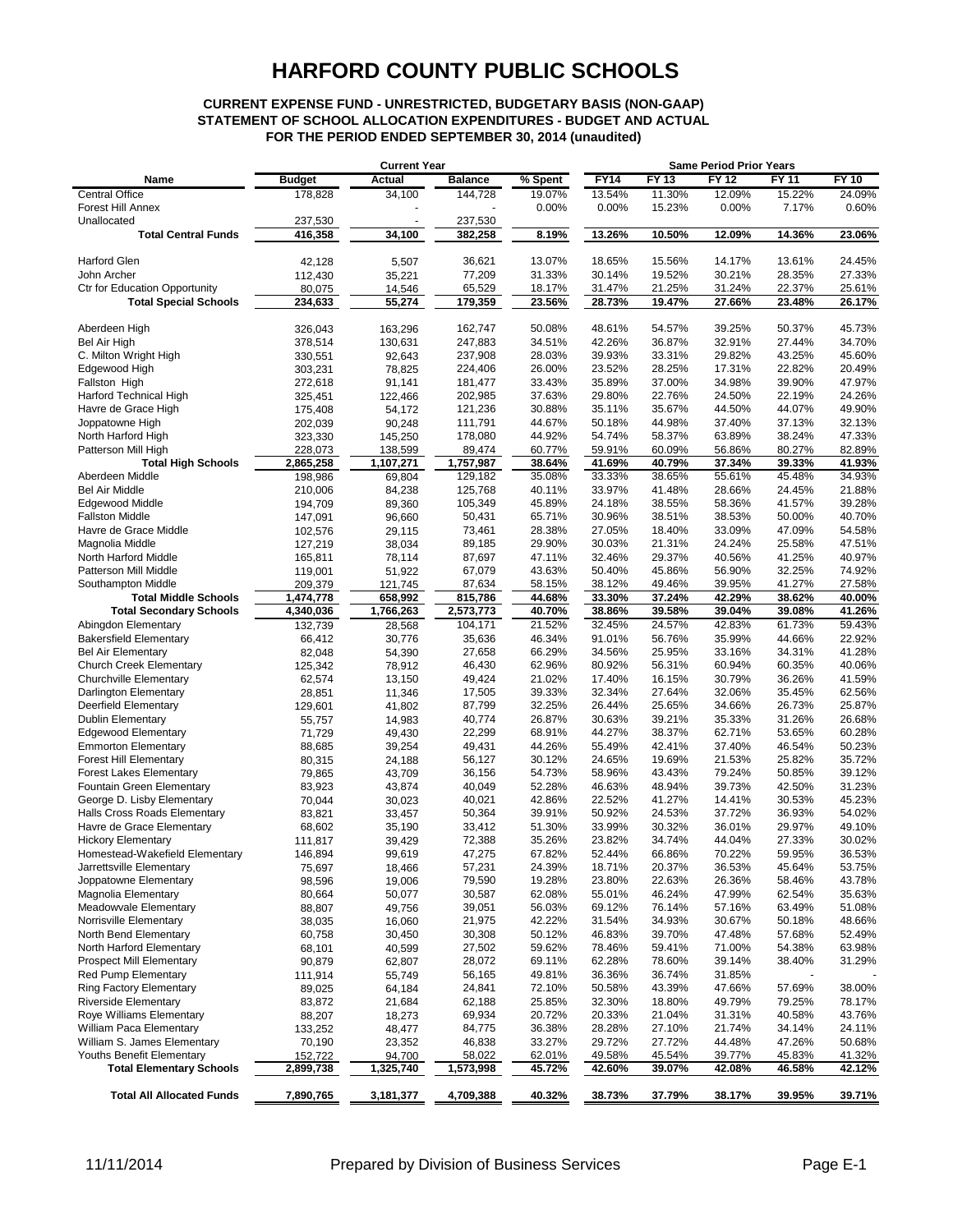## **FOOD SERVICE FUND - (SPECIAL REVENUE FUND) BUDGETARY BASIS (NON-GAAP) STATEMENT OF REVENUES, EXPENDITURES AND CHANGES IN FUND BALANCE - BUDGET AND ACTUAL FOR THE PERIOD ENDED SEPTEMBER 30, 2014 (unaudited)**

|                                                |               | <b>Actual</b> | Variance-<br><b>Favorable</b> | <b>Percent</b><br><b>Actual to</b> |
|------------------------------------------------|---------------|---------------|-------------------------------|------------------------------------|
|                                                | <b>Budget</b> | Year-To-Date  | (Unfavorable)                 | <b>Budget</b>                      |
| <b>Revenues</b>                                |               |               |                               |                                    |
| Cafeteria Sales                                | 7,412,229     | 1,184,580     | 6,227,649                     | 15.98%                             |
| <b>Federal Aid</b>                             |               |               |                               |                                    |
| Fresh Fruit & Vegetable                        |               | 149           | (149)                         |                                    |
| School Lunch Program                           | 750,000       | 78,027        | 671,973                       | 10.40%                             |
| School Breakfast Program                       | 1,687,127     | 262,816       | 1,424,311                     | 15.58%                             |
| Section II                                     | 4,428,565     | 653,889       | 3,774,676                     | 14.77%                             |
| <b>Other Federal Revenue</b>                   | 214,819       | 130,370       | 84,449                        | 60.69%                             |
| <b>USDA Commodities</b>                        | 925,000       | 364,940       | 560,060                       | 39.45%                             |
| <b>Total Federal Aid</b>                       | 8,005,511     | 1,490,191     | 6,515,320                     | 18.61%                             |
| State Aid                                      |               |               |                               |                                    |
| <b>Child Feeding Program</b>                   | 151,000       |               | 151,000                       |                                    |
| <b>Other State Revenue</b>                     | 210,000       | 36,676        | 173,324                       | 17.46%                             |
| <b>Total State Aid</b>                         | 361,000       | 36,676        | 324,324                       | 10.16%                             |
| <b>Interest Earned</b>                         |               |               |                               |                                    |
| Miscellaneous Income                           |               | 27,631        | (27, 631)                     |                                    |
| <b>Prior Years Fund Balance</b>                |               |               |                               |                                    |
| <b>Total Revenues</b>                          | 15,778,740    | 2,739,078     | 13,039,662                    | 17.36%                             |
|                                                |               |               |                               |                                    |
| Expenditures                                   |               |               |                               |                                    |
| Salaries and Wages                             | 5,476,573     | 813,374       | 4,663,199                     | 14.85%                             |
| <b>Contracted Services</b>                     | 353,000       | 90,176        | 262,824                       | 25.55%                             |
| <b>Supplies and Materials</b>                  | 7,551,793     | 1,641,528     | 1,641,528                     | 21.74%                             |
| <b>Other Charges</b>                           | 2,132,374     | 300,661       | 300,661                       | 14.10%                             |
| Furniture and Equipment                        | 265,000       | 174,450       | 90,550                        | 65.83%                             |
| <b>Total Expenditures</b>                      | 15,778,740    | 3,020,189     | 6,958,762                     | 19.14%                             |
| Excess (Deficit) of Revenues over Expenditures |               | (281, 111)    |                               |                                    |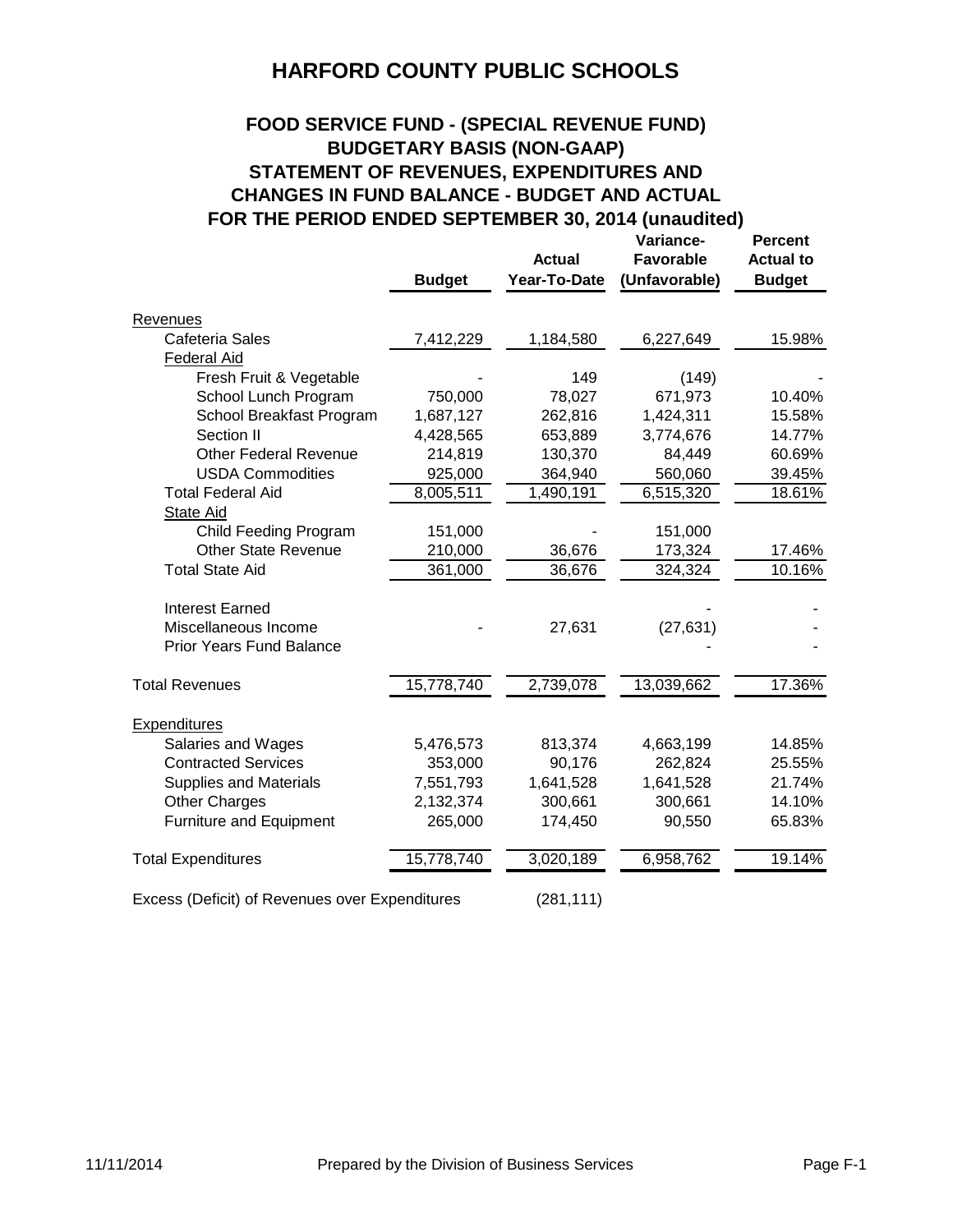#### **OPEN CAPITAL PROJECTS BALANCES AS OF SEPTEMBER 30, 2014**

| <b>Description</b>                           | Project # | <b>Budget</b> | <b>Expenditures</b> | <b>Encumbrances</b> | <u>Total</u> | <b>Balance</b> | % Remaining |
|----------------------------------------------|-----------|---------------|---------------------|---------------------|--------------|----------------|-------------|
| Aberdeen High                                | 305-7005  | 5,737,945     | 5,679,885           |                     | 5,679,885    | 58,060         | 1.01%       |
| Aberdeen High North                          | 310-7110  | 665,000       | 567,053             |                     | 567,053      | 97,947         | 14.73%      |
| Aberdeen High Stadium/Weight Room            | 361-7062  | 1,600,000     |                     |                     |              | 1,600,000      | 100.00%     |
| <b>ADA Improvements</b>                      | 360-9080  | 600,000       | 480,212             |                     | 480,212      | 119,788        | 19.96%      |
| Alarms                                       | 360-9074  | 1,125,000     | 1,065,789           | 5,575               | 1,071,364    | 53,636         | 4.77%       |
| <b>Athletic Fields</b>                       | 360-9162  | 487,000       | 423,892             |                     | 423,892      | 63,108         | 12.96%      |
| <b>Backflow Prevention</b>                   | 360-9078  | 600,000       | 445,197             |                     | 445,197      | 154,803        | 25.80%      |
| <b>Band Uniforms</b>                         | 391-9097  | 72,340        | 72,333              |                     | 72,333       | 7              | 0.01%       |
| <b>Bel Air Elementary Chiller</b>            | 360-1463  | 360,000       | 336,993             |                     | 336,993      | 23,007         | 6.39%       |
| Bel Air Elementary Improvements              | 330-1432  | 493,630       | 488,250             |                     | 488,250      | 5,380          | 1.09%       |
| Bel Air High Modernization                   | 310-7310  | 81,159,665    | 81,017,275          | 72,164              | 81,089,439   | 70,226         | 0.09%       |
| <b>Bleachers</b>                             | 360-9084  | 500,000       | 418,115             | 41,950              | 460,065      | 39,935         | 7.99%       |
| <b>Building Envelope Improvements</b>        | 360-9085  | 700,000       | 289,008             | 203,710             | 492,718      | 207,282        | 29.61%      |
| <b>Buses</b>                                 | 390-9096  | 10,058,994    | 9,492,482           |                     | 9,492,482    | 566,512        | 5.63%       |
| Campus Hills Elementary School               | 300-1901  | 1,445,489     | 1,324,419           | 81,660              | 1,406,079    | 39,410         | 2.73%       |
| Deerfield Elem. Modernization                | 310-2010  | 32,543,293    | 32,227,814          |                     | 32,227,814   | 315,479        | 0.97%       |
| Dublin Elementary Boiler                     | 360-2273  | 250,000       | 244,112             |                     | 244,112      | 5,888          | 2.36%       |
| Edgewood Elementary Playground               | 390-1595  | 273,639       | 168,639             |                     | 168,639      | 105,000        | 38.37%      |
| Edgewood Middle Computer Lab                 | 350-7759  | 115,000       |                     | 43,700              | 43,700       | 71,300         | 62.00%      |
| Edgewood High Modernization                  | 310-7610  | 83,606,790    | 83,420,527          | 20,000              | 83,440,527   | 166,263        | 0.20%       |
| <b>Energy Conservation</b>                   | 360-9086  | 500,000       | 338,133             |                     | 338,133      | 161,867        | 32.37%      |
| <b>Energy Performance</b>                    | 361-9087  | 19,416,464    | 12,809,200          | 3,444,535           | 16,253,735   | 3,162,729      | 16.29%      |
| <b>Environmental Compliance</b>              | 360-9065  | 2,941,263     | 2,752,717           |                     | 2,752,717    | 188,546        | 6.41%       |
| Fallston High HVAC                           | 326-8268  | 9,049,940     | 153,893             | 1,066,041           | 1,219,934    | 7,830,006      | 86.52%      |
| <b>Floor Covering</b>                        | 360-9871  | 100,000       | 98,540              |                     | 98,540       | 1,460          | 1.46%       |
| Forest Hill Annex Electrical                 | 325-0626  | 400,000       | 344,527             |                     | 344,527      | 55,473         | 13.87%      |
| Furniture                                    | 390-9092  | 1,655,000     | 1,558,909           | $\blacksquare$      | 1,558,909    | 96,091         | 5.81%       |
| George Lisby Elementary Roof                 | 326-1125  | 706,041       |                     |                     |              | 706,041        | 100.00%     |
| Havre de Grace High                          | 310-7810  | 250,000       | 196,068             | 27,980              | 224,048      | 25,952         | 10.38%      |
| Havre de Grace High Roof                     | 325-7825  | 1,386,000     |                     |                     |              | 1,386,000      | 100.00%     |
| Havre de Grace High Field Impr.              | 330-7862  | 1,357,770     | 1,253,588           | 96,435              | 1,350,023    | 7,747          | 0.57%       |
| Havre de Grace High HVAC                     | 325-7868  | 5,339,397     | 5,275,692           | 63,705              | 5,339,397    |                | 0.00%       |
| Homestead/Wakefield Electrical               | 350-3559  | 250,000       | 75,490              | 64,576              | 140,066      | 109,934        | 43.97%      |
| Homestead/Wakefield Modernization            | 310-3510  | 133,454       | 132,454             |                     | 132,454      | 1,000          | 0.75%       |
| <b>HVAC Major Repairs</b>                    | 360-9968  | 8,716,226     | 6,759,193           | 917,674             | 7,676,867    | 1,039,359      | 11.92%      |
| <b>HVAC Major Repairs - CCES</b>             | 360-2568  | 419,000       | 417,733             |                     | 417,733      | 1,267          | 0.30%       |
| <b>HVAC Major Repairs - HDGES</b>            | 360-3268  | 519,750       | 514,865             |                     | 514,865      | 4,885          | 0.94%       |
| <b>Integrated Business System</b>            | 350-9058  | 403,000       | 255,154             | 10,647              | 265,801      | 137,199        | 34.04%      |
| Jarrettsville Elem HVAC                      | 326-3668  | 3,700,000     | 3,431,054           | 250,572             | 3,681,626    | 18,374         | 0.50%       |
| Joppatowne Elem. Modernization               | 310-3710  | 21,791,943    | 21,750,072          |                     | 21,750,072   | 41,871         | 0.19%       |
| Joppatowne High Stadium ADA Improv. 361-8180 |           | 300,000       |                     |                     |              | 300,000        | 100.00%     |
| Joppatowne High Weight Room                  | 361-8162  | 250,000       |                     |                     |              | 250,000        | 100.00%     |
| Lockers                                      | 360-9083  | 430,000       | 405,647             |                     | 405,647      | 24,353         | 5.66%       |
| Magnolia Middle HVAC                         | 326-8468  | 9,532,030     | 1,747,122           | 7,126,953           | 8,874,075    | 657,955        | 6.90%       |
| Maintenance Replacement Vehicles             | 360-9075  | 5,584,396     | 5,584,229           |                     | 5,584,229    | 167            | 0.00%       |
| Math Refresh                                 | 390-9099  | 1,300,000     | 1,299,792           |                     | 1,299,792    | 208            | 0.02%       |
| Milestone Project II                         | 350-9054  | 482,500       | 450,506             |                     | 450,506      | 31,994         | 6.63%       |
| Music Refresh                                | 390-9097  | 625,000       | 567,820             | 16,563              | 584,383      | 40,617         | 6.50%       |
| Music Tech Labs                              | 315-9017  | 345,000       | 200,045             | 62,434              | 262,479      | 82,521         | 23.92%      |
| Norrisville Elementary HVAC                  | 326-4168  | 3,456,000     | 3,280               | 227,020             | 230,300      | 3,225,700      | 93.34%      |
| North Bend Elementary Roof                   | 326-4725  | 820,183       | 803,885             |                     | 803,885      | 16,298         | 1.99%       |
| North Harford Elementary HVAC                | 326-4468  | 4,550,390     | 3,516,288           | 806,245             | 4,322,533    | 227,857        | 5.01%       |
| North Harford High Modernization             | 310-8010  | 52,051,589    | 51,738,916          |                     | 51,738,916   | 312,673        | 0.60%       |
| North Harford Middle Remedial                | 315-8315  | 50,000        | 32,200              |                     | 32,200       | 17,800         | 35.60%      |
| North Harford Sewer System                   | 360-8077  | 500,000       | 493,900             |                     | 493,900      | 6,100          | 1.22%       |
| Outdoor Track Reconditioning                 | 330-9031  | 200,000       | 174,857             | 23,684              | 198,541      | 1,459          | 0.73%       |
| Patterson Mill Middle/High School            | 300-8701  | 62,897,094    | 62,735,031          |                     | 62,735,031   | 162,063        | 0.26%       |
| Paving - Overlay & Maintenance               | 360-9082  | 2,156,370     | 2,156,370           |                     | 2,156,370    |                | 0.00%       |